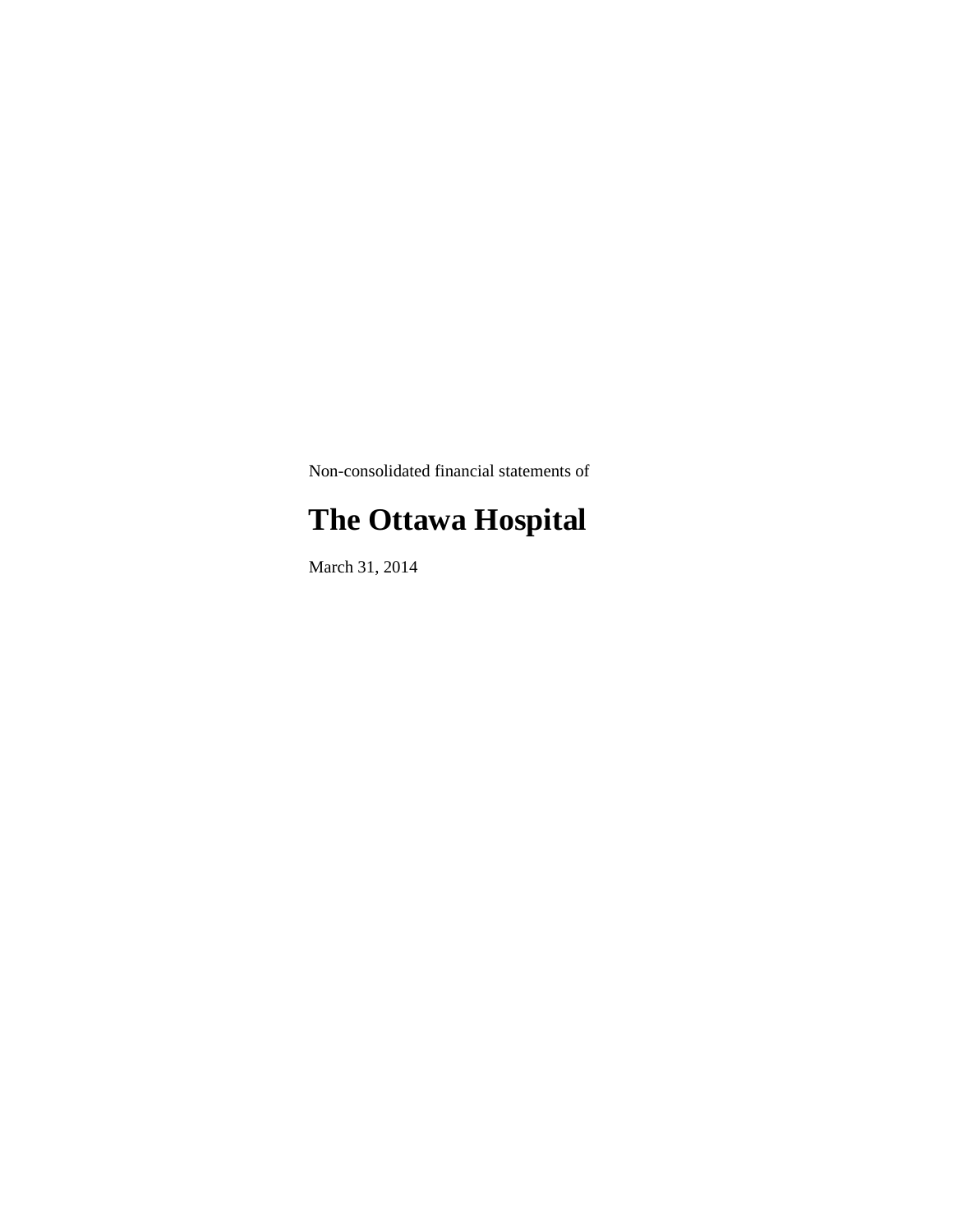March 31, 2014

### Table of contents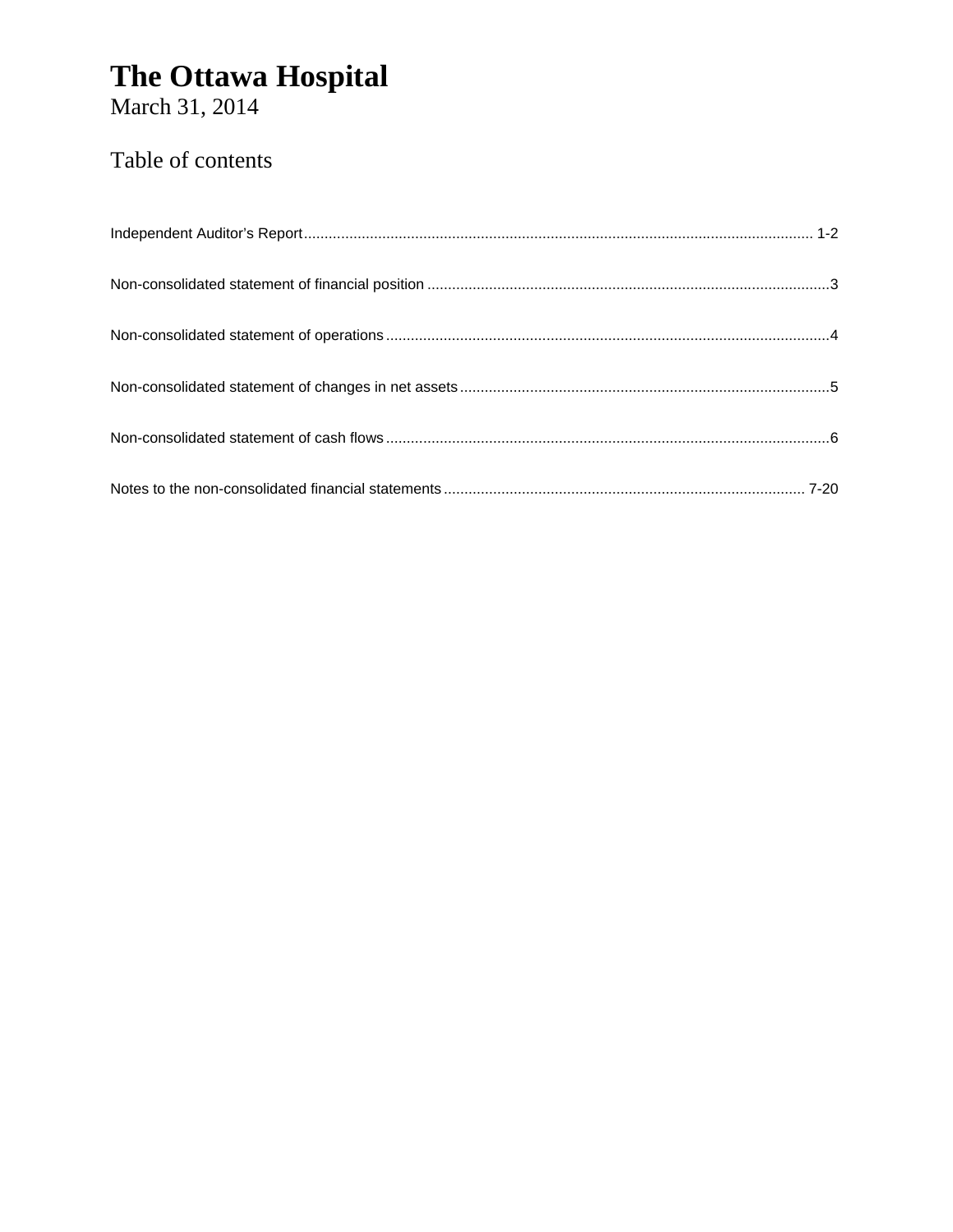Deloitte LLP 1600 - 100 Queen Street Ottawa ON K1P 5T8 Canada

Tel: (613) 236-2442 Fax: (613) 236-2195 www.deloitte.ca

### **Independent Auditor's Report**

To the Board of Governors of The Ottawa Hospital and the Ministry of Health and Long-Term Care of Ontario

We have audited the accompanying non-consolidated financial statements of The Ottawa Hospital (the "Hospital"), which comprise the non-consolidated statement of financial position as at March 31, 2014, and the non-consolidated statements of operations, changes in net assets and cash flows for the year then ended, and a summary of significant accounting policies and other explanatory information.

#### **Management's Responsibility for the Non-Consolidated Financial Statements**

Management is responsible for the preparation and fair presentation of these non-consolidated financial statements in accordance with the basis of accounting described in Note 2 to the non-consolidated financial statements, and for such internal control as management determines is necessary to enable the preparation of non-consolidated financial statements that are free from material misstatement, whether due to fraud or error.

#### **Auditor's Responsibility**

Our responsibility is to express an opinion on these non-consolidated financial statements based on our audit. We conducted our audit in accordance with Canadian generally accepted auditing standards. Those standards require that we comply with ethical requirements and plan and perform the audit to obtain reasonable assurance about whether the non-consolidated financial statements are free from material misstatement.

An audit involves performing procedures to obtain audit evidence about the amounts and disclosures in the non-consolidated financial statements. The procedures selected depend on the auditor's judgment, including the assessment of the risks of material misstatement of the non-consolidated financial statements, whether due to fraud or error. In making those risk assessments, the auditor considers internal control relevant to the entity's preparation and fair presentation of the non-consolidated financial statements in order to design audit procedures that are appropriate in the circumstances, but not for the purpose of expressing an opinion on the effectiveness of the entity's internal control. An audit also includes evaluating the appropriateness of accounting policies used and the reasonableness of accounting estimates made by management, as well as evaluating the overall presentation of the non-consolidated financial statements.

We believe that the audit evidence we have obtained is sufficient and appropriate to provide a basis for our audit opinion.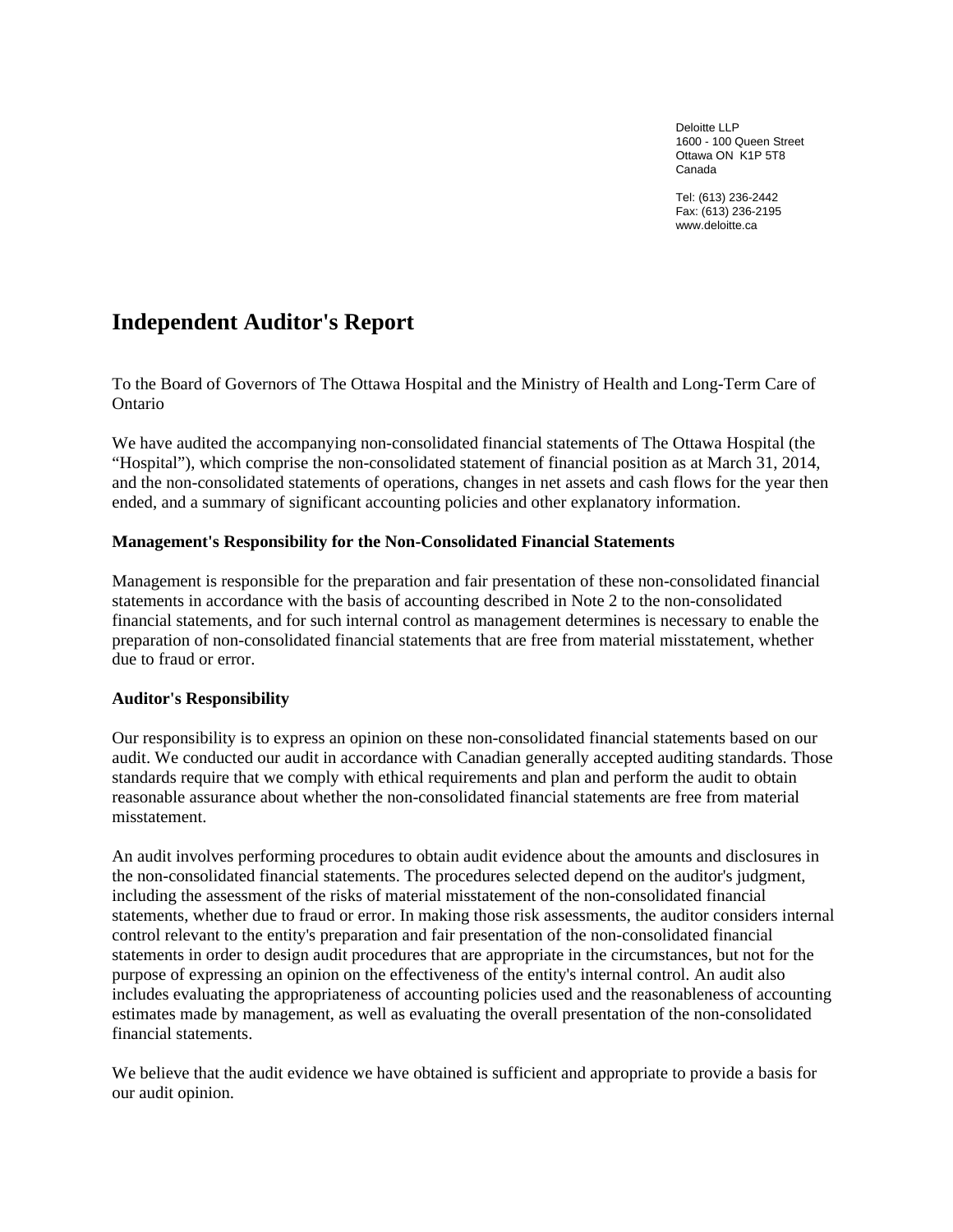#### **Opinion**

In our opinion, the non-consolidated financial statements present fairly, in all material respects, the financial position of the Hospital as at March 31, 2014, and the results of its operations and its cash flows for the year then ended in accordance with the basis of accounting described in Note 2 to the nonconsolidated financial statements.

#### **Basis of Accounting and Restriction on Distribution and Use**

Without modifying our opinion, we draw attention to Note 2 to the non-consolidated financial statements which describe the basis of accounting. We also draw attention to the fact that the non-consolidated financial statements are prepared to assist the Hospital to comply with the reporting requirements of the Ministry of Health and Long-Term Care of Ontario. As a result, the non-consolidated financial statements may not be suitable for another purpose. Our report is intended solely for the Hospital and the Ministry of Health and Long-Term Care of Ontario and should not be distributed to parties other than the Hospital and the Ministry of Health and Long-Term Care of Ontario.

Chartered Professional Accountants, Chartered Accountants Licensed Public Accountants

June 4, 2014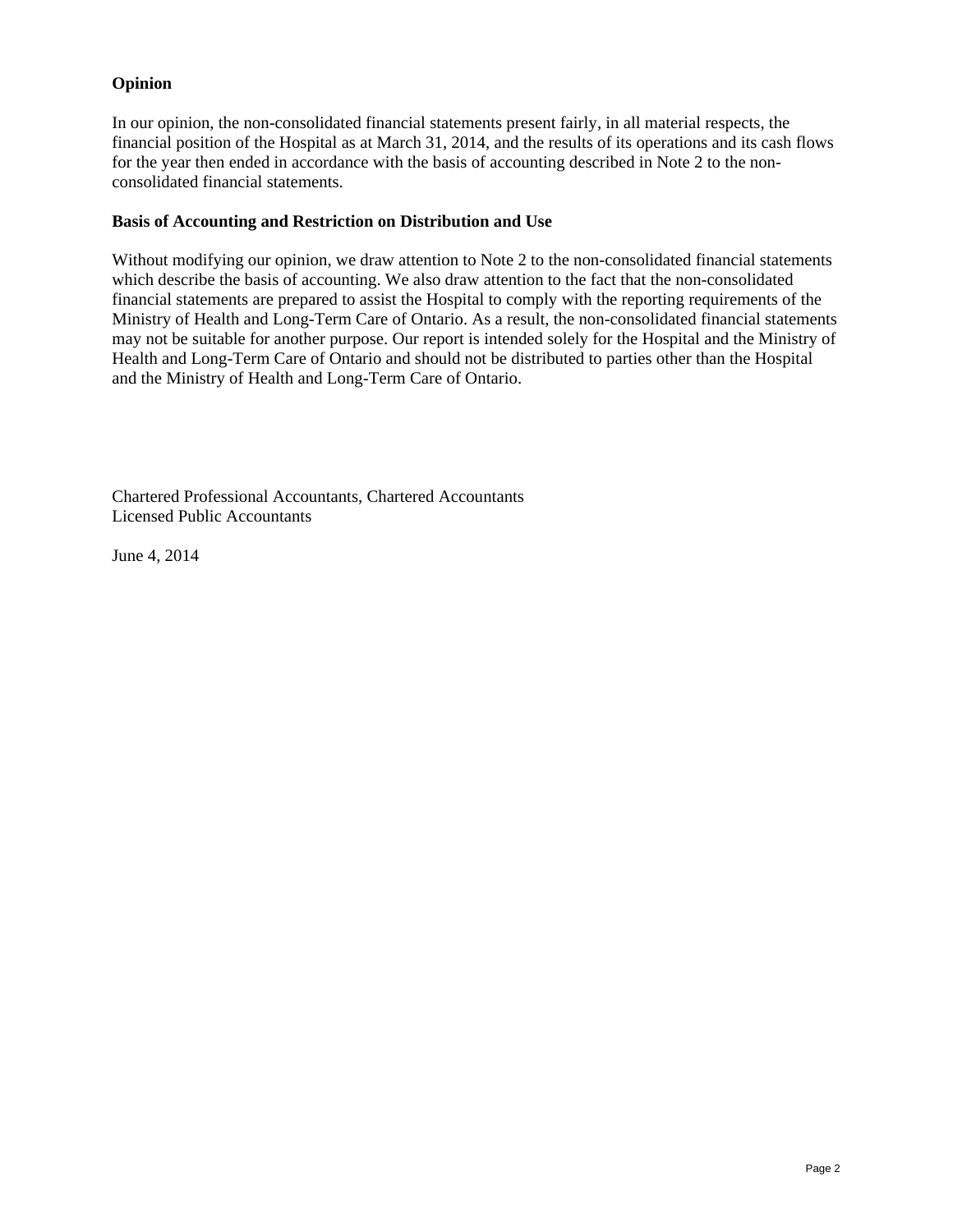### Non-consolidated statement of financial position

### as at March 31, 2014

(in thousands of dollars)

|                                                                                              | 2014       | 2013       |
|----------------------------------------------------------------------------------------------|------------|------------|
|                                                                                              | \$         | \$         |
| Assets                                                                                       |            |            |
| <b>Current assets</b>                                                                        |            |            |
| Cash                                                                                         | 20,610     | 19,707     |
| Short-term investments                                                                       | 1,551      | 1,157      |
| Accounts receivable (Note 3)                                                                 | 62,249     | 65,038     |
| Inventories                                                                                  | 14,873     | 13,515     |
| Prepaid expenses                                                                             | 6,987      | 6,470      |
|                                                                                              | 106,270    | 105,887    |
| Capital grants receivable (Note 3)                                                           | 11,719     | 11,397     |
| Investments held for capital purchases (Note 9)                                              | 88,443     | 81,022     |
| Capital assets (Note 4)                                                                      | 576,904    | 592,938    |
| Funds held in trust (Note 7)                                                                 | 31,231     | 33,239     |
|                                                                                              | 814,567    | 824,483    |
| <b>Liabilities</b><br><b>Current liabilities</b><br>Accounts payable and accrued liabilities | 216,108    | 253,989    |
| Payable to The Ottawa Hospital Residence                                                     |            |            |
| Corporation (Note 12)                                                                        | 5,806      | 4,118      |
|                                                                                              | 221,914    | 258,107    |
| Employee future benefits (Note 6)                                                            | 46,217     | 43,807     |
| Deferred contributions related to capital assets (Note 7)                                    | 410,878    | 415,292    |
| Deferred contributions related to funds held in trust (Note 7)                               | 31,231     | 33,239     |
|                                                                                              | 710,240    | 750,445    |
| Commitments, contingencies and guarantees (Note 14)                                          |            |            |
| Net assets (deficiency)                                                                      |            |            |
| Invested in capital assets (Note 9)                                                          | 213,062    | 225,351    |
| Unrestricted deficiency                                                                      | (108, 735) | (151, 313) |
|                                                                                              | 104,327    | 74,038     |
|                                                                                              | 814,567    | 824,483    |
| Approved by the Board                                                                        |            |            |

Chairman

President and CEO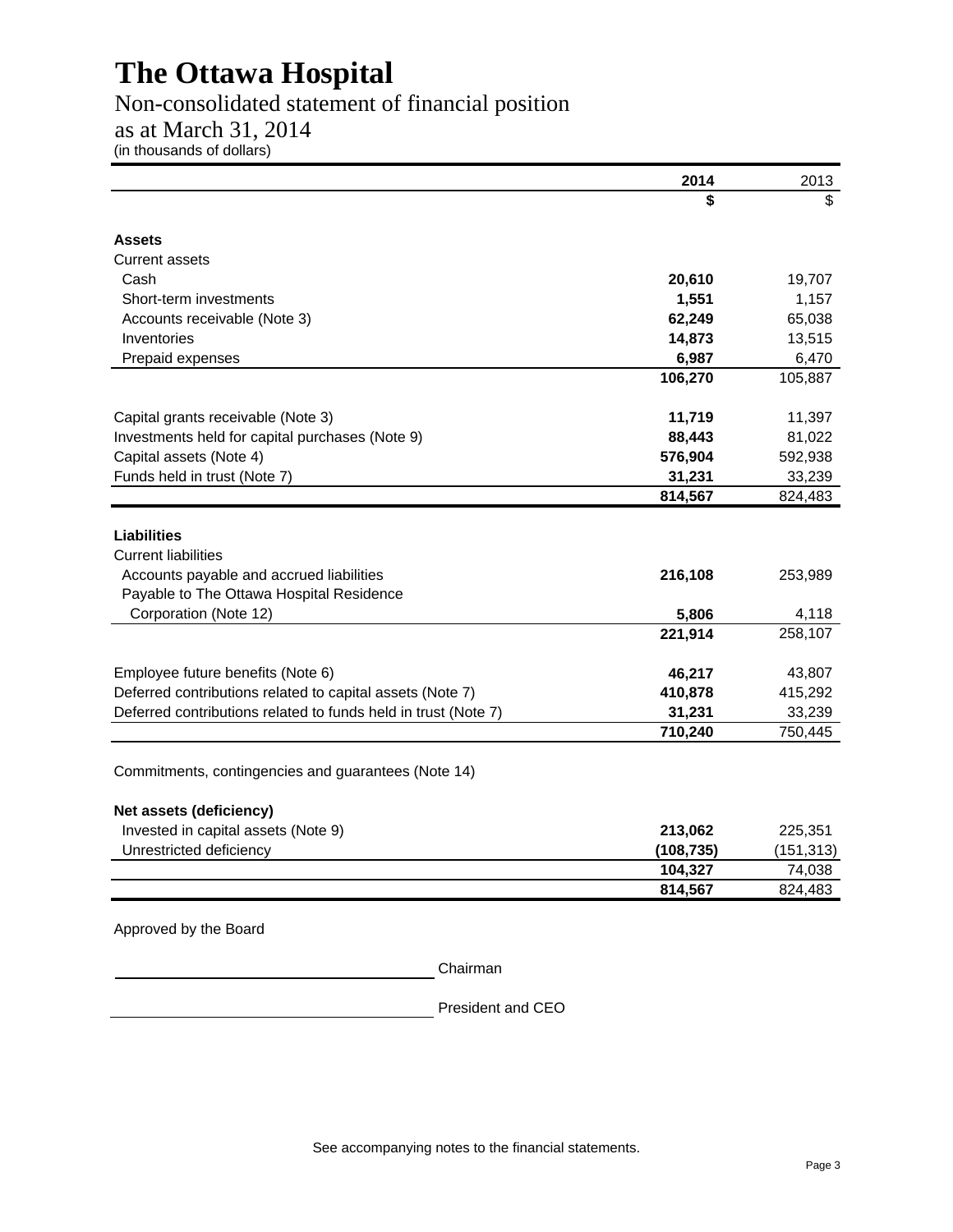### Non-consolidated statement of operations

year ended March 31, 2014

(in thousands of dollars)

|                                                     | 2014      | 2013      |
|-----------------------------------------------------|-----------|-----------|
|                                                     | \$        | \$        |
| <b>Revenue</b>                                      |           |           |
| Patient care:                                       |           |           |
| Ministry of Health and Long-Term Care               | 877,226   | 863,125   |
| Other                                               | 118,938   | 118,579   |
| Recoveries and other                                | 55,523    | 51,307    |
| Other funding                                       | 10,806    | 11,050    |
| <b>Marketed services</b>                            | 7,447     | 7,470     |
| Investment                                          | 943       | 1,173     |
| Amortization of deferred contributions              |           |           |
| related to equipment (Note 7)                       | 5,545     | 4,920     |
|                                                     | 1,076,428 | 1,057,624 |
|                                                     |           |           |
| Expenses                                            |           |           |
| Salaries and wages                                  | 501,844   | 524,727   |
| Employee benefits                                   | 134,677   | 137,251   |
| Supplies and other                                  | 200,571   | 165,073   |
| Medical and surgical                                | 61,764    | 58,715    |
| Medical staff remuneration                          | 73,388    | 80,812    |
| Drugs                                               | 59,889    | 54,469    |
| Interest                                            | 216       | 184       |
| Amortization of equipment                           | 34,825    | 35,040    |
|                                                     | 1,067,174 | 1,056,271 |
| Excess of revenue over expenses                     |           |           |
| before the undernoted items and non recurring item  | 9,254     | 1,353     |
| Parking revenues                                    | 17,330    | 16,933    |
| Parking expenses                                    | (9,239)   | (4,765)   |
| Amortization of deferred contributions              |           |           |
| related to buildings (Note 7)                       | 13,834    | 13,617    |
| Amortization of buildings and land improvements     | (23, 997) | (22, 680) |
|                                                     |           |           |
| Excess of revenue over expenses after the overnoted | 7,182     | 4,458     |
| item but before non-recurring item                  |           |           |
| Non-recurring funding (Note 16)                     | 23,107    | 23,107    |
| <b>Excess of revenue over expenses</b>              | 30,289    | 27,565    |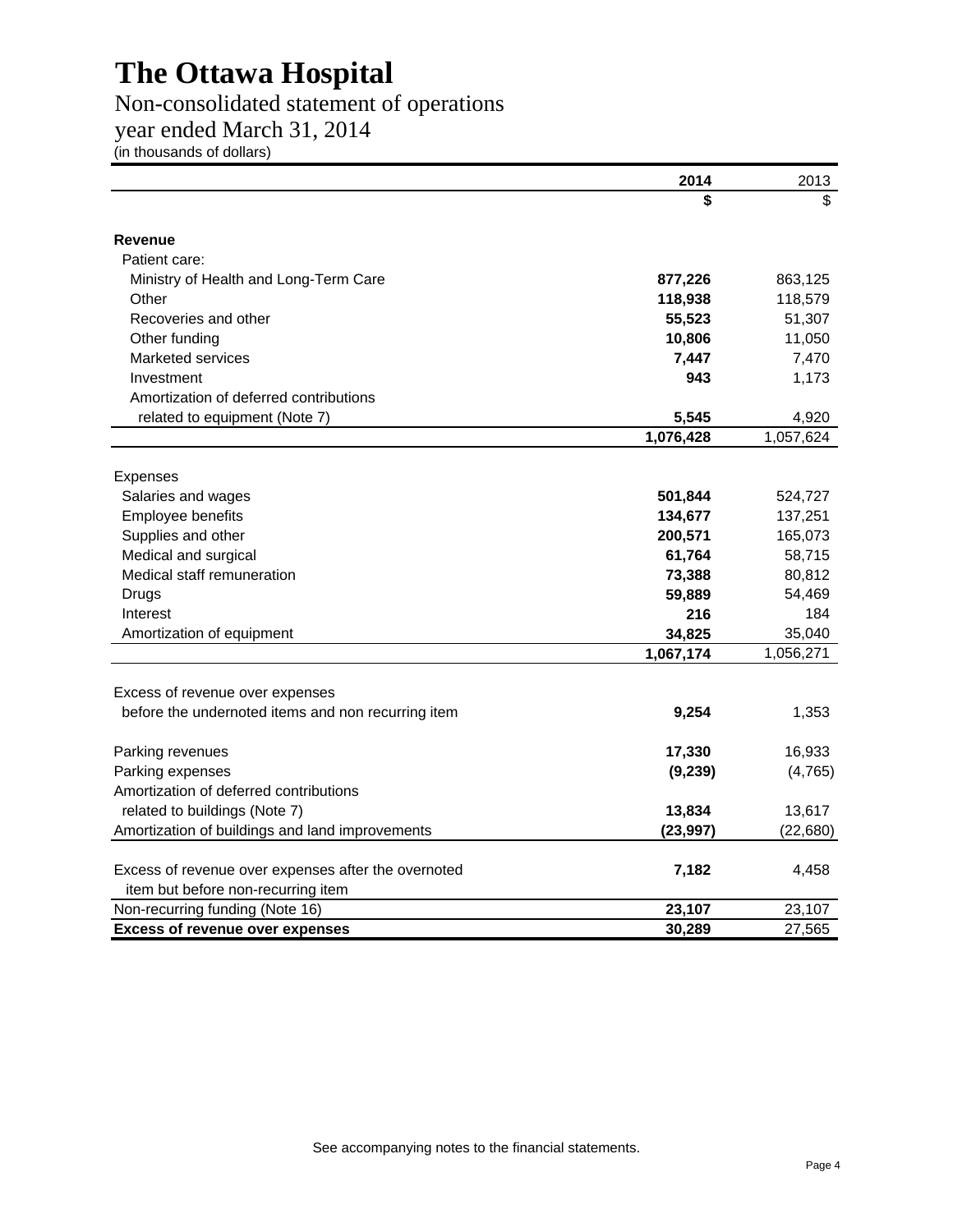### Non-consolidated statement of changes in net assets

year ended March 31, 2014

(in thousands of dollars)

|                                 | Invested in |              |         |        |
|---------------------------------|-------------|--------------|---------|--------|
|                                 | capital     |              |         |        |
|                                 | assets      | Unrestricted | 2014    | 2013   |
|                                 | \$          |              |         | S      |
| Balance, beginning of year      | 225,351     | (151,313)    | 74,038  | 46,473 |
| Excess of revenue over expenses | -           | 30,289       | 30,289  | 27,565 |
| Net change in investment in     |             |              |         |        |
| capital assets (Note 9)         | (12,289)    | 12,289       | -       |        |
| Balance, end of year            | 213,062     | (108,735)    | 104,327 | 74,038 |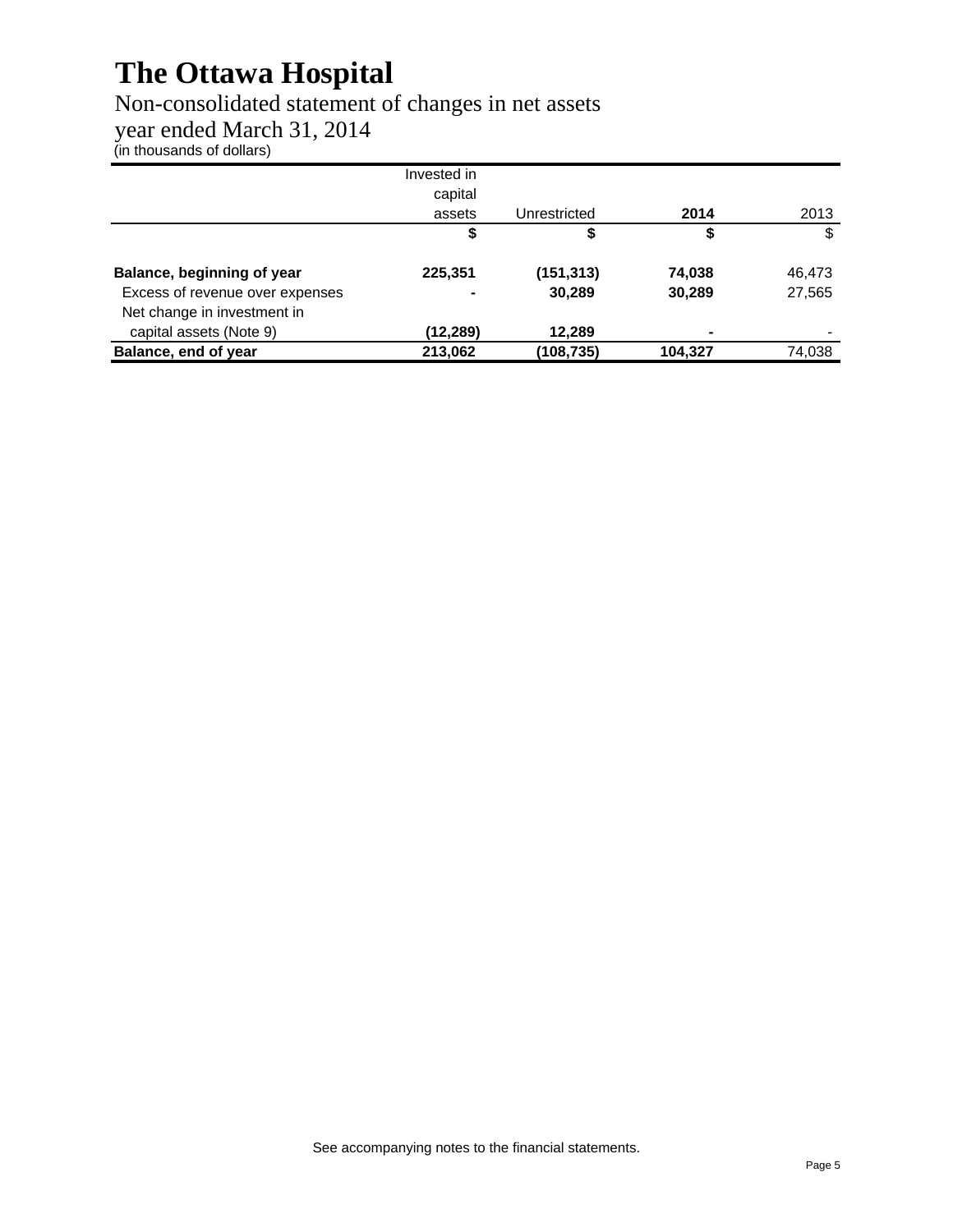### Non-consolidated statement of cash flows

year ended March 31, 2014

(in thousands of dollars)

|                                                               | 2014      | 2013      |
|---------------------------------------------------------------|-----------|-----------|
|                                                               | \$        | \$        |
| <b>Operating activities</b>                                   |           |           |
| Excess of revenue over expenses                               | 30,289    | 27,565    |
| Items not affecting cash                                      |           |           |
| Amortization of capital assets                                | 58,822    | 57,720    |
| Amortization of deferred contributions                        |           |           |
| related to capital assets                                     | (19, 379) | (18, 537) |
| Loss (gain) on disposal of capital assets                     | (7)       | 74        |
| Net increase in employee future benefits (Note 6)             | 2,410     | 1,185     |
|                                                               | 72,135    | 68,007    |
| Changes in non-cash operating working capital items (Note 13) | (37, 361) | 5,194     |
|                                                               | 34,774    | 73,201    |
|                                                               |           |           |
| <b>Financing activities</b>                                   |           |           |
| Deferred contributions related to capital                     |           |           |
| assets received (Note 7)                                      | 14,965    | 21,728    |
| Increase (decrease) in deferred contributions                 |           |           |
| related to funds held in trust                                | (2,008)   | 490       |
| Increase (decrease) in payable to The Ottawa Hospital         |           |           |
| <b>Residence Corporation</b>                                  | 1,688     | (447)     |
| Proceeds on disposal of capital assets                        | 7         | 20        |
|                                                               | 14,652    | 21,791    |
| <b>Capital activities</b>                                     |           |           |
| Purchase of capital assets                                    | (42, 788) | (58, 609) |
|                                                               |           |           |
| <b>Investing activities</b>                                   |           |           |
| Net decrease (increase) in capital grants receivable          | (322)     | 13,368    |
| Net decrease (increase) in funds held in trust                | 2,008     | (490)     |
| Increase in investments held for capital purchases            | (7, 421)  | (6,687)   |
|                                                               | (5, 735)  | 6,191     |
| Net cash inflow                                               | 903       | 42,574    |
| Cash (bank indebtedness), beginning of year                   | 19,707    | (22, 867) |
| Cash, end of year                                             | 20,610    | 19,707    |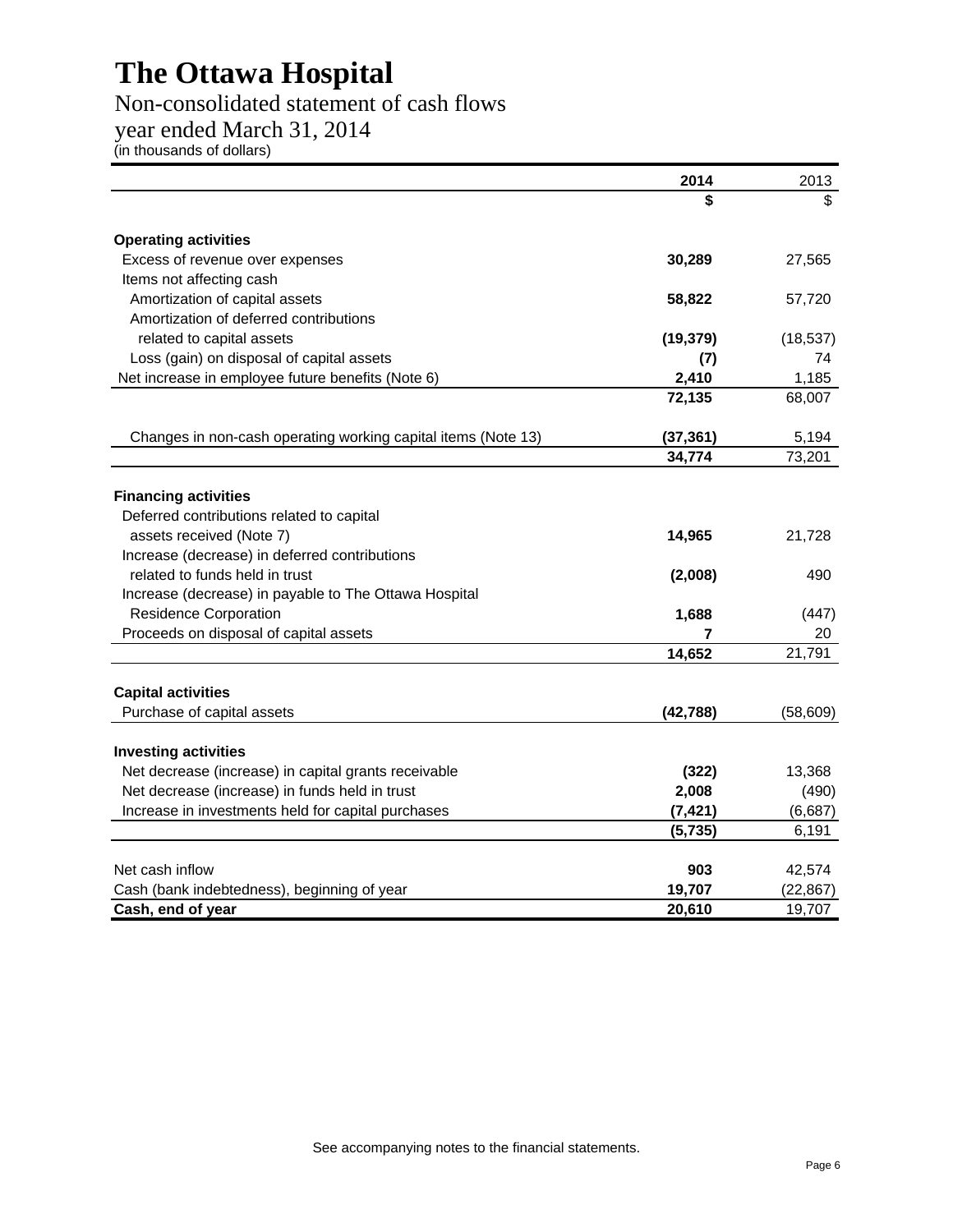Notes to the non-consolidated financial statements March 31, 2014 (in thousands of dollars)

#### **1. Description of the organization**

The Ottawa Hospital (the "Hospital") is an academic health sciences centre and is principally involved in providing health care services to the Champlain Local Health Integration Network. The Hospital is a registered charity under the Income Tax Act and accordingly is exempt from income taxes.

#### **2. Significant accounting policies**

The non-consolidated financial statements have been prepared by management in accordance with the significant accounting policies described below to comply with the financial reporting requirements of the Ministry of Health and Long-Term Care of Ontario. The Hospital has also prepared general purpose financial statements in accordance with Canadian public sector accounting standards for government not-for-profit organizations which consolidates the University of Ottawa Heart Institute.

#### *Basis of presentation*

These financial statements reflect the assets, liabilities and operations of the Hospital.

These financial statements do not include the assets, liabilities or operations of the University of Ottawa Heart Institute, a controlled entity, and The Ottawa Hospital Residence Corporation, a controlled entity, nor the following entities where the Hospital has an economic interest including: The Ottawa Hospital Foundation, Ottawa Hospital Research Institute, its auxiliaries, Hospital Food Services - Ontario Inc., Ottawa Regional Hospital Linen Services Incorporated, Eastern Ontario Regional Laboratory Association Inc. and Champlain Health Supply Services. The summarized financial information of the University of Ottawa Heart Institute and The Ottawa Hospital Residence Corporation is disclosed in Note 12.

#### *Revenue recognition*

The Hospital follows the deferral method of accounting for contributions.

Under the Health Insurance Act and Regulations thereto, the Hospital is funded, primarily by the Province of Ontario, in accordance with budget arrangements established by the Ministry of Health and Long-Term Care of Ontario. Operating grants are recorded as revenue in the period to which they relate. Grants approved but not received at the end of an accounting period are accrued. Where a portion of a grant relates to a future period, it is deferred and recognized in that subsequent period.

The Hospital receives funding for operations for certain programs from the Ministry of Health and Long-Term Care of Ontario. The final amount of operating revenue recorded cannot be determined until the Ministry of Health and Long-Term Care of Ontario has reviewed the Hospital's financial and statistical returns for the year. Any adjustments arising from the Ministry of Health and Long-Term Care of Ontario review is recorded in the period in which the adjustment is made.

Unrestricted contributions are recognized as revenue when received or receivable if the amount to be received can be reasonably estimated and collection is reasonably assured.

Externally restricted contributions are recognized as revenue when the conditions for the restriction have been met. Contributions restricted for the purchase of capital assets are deferred and amortized into revenue on a straight-line basis, at a rate corresponding with the amortization rate for the related capital assets.

Revenues from the Provincial Insurance Plan and marketed services are recognized when the goods are sold or the service is provided.

#### *Contributed services*

A substantial number of volunteers contribute a significant amount of their time each year. Because of the difficulty of determining the fair value, contributed services are not recognized in the financial statements.

#### *Inventories*

Inventories are recorded at average cost and are valued at lower of cost and net realizable value.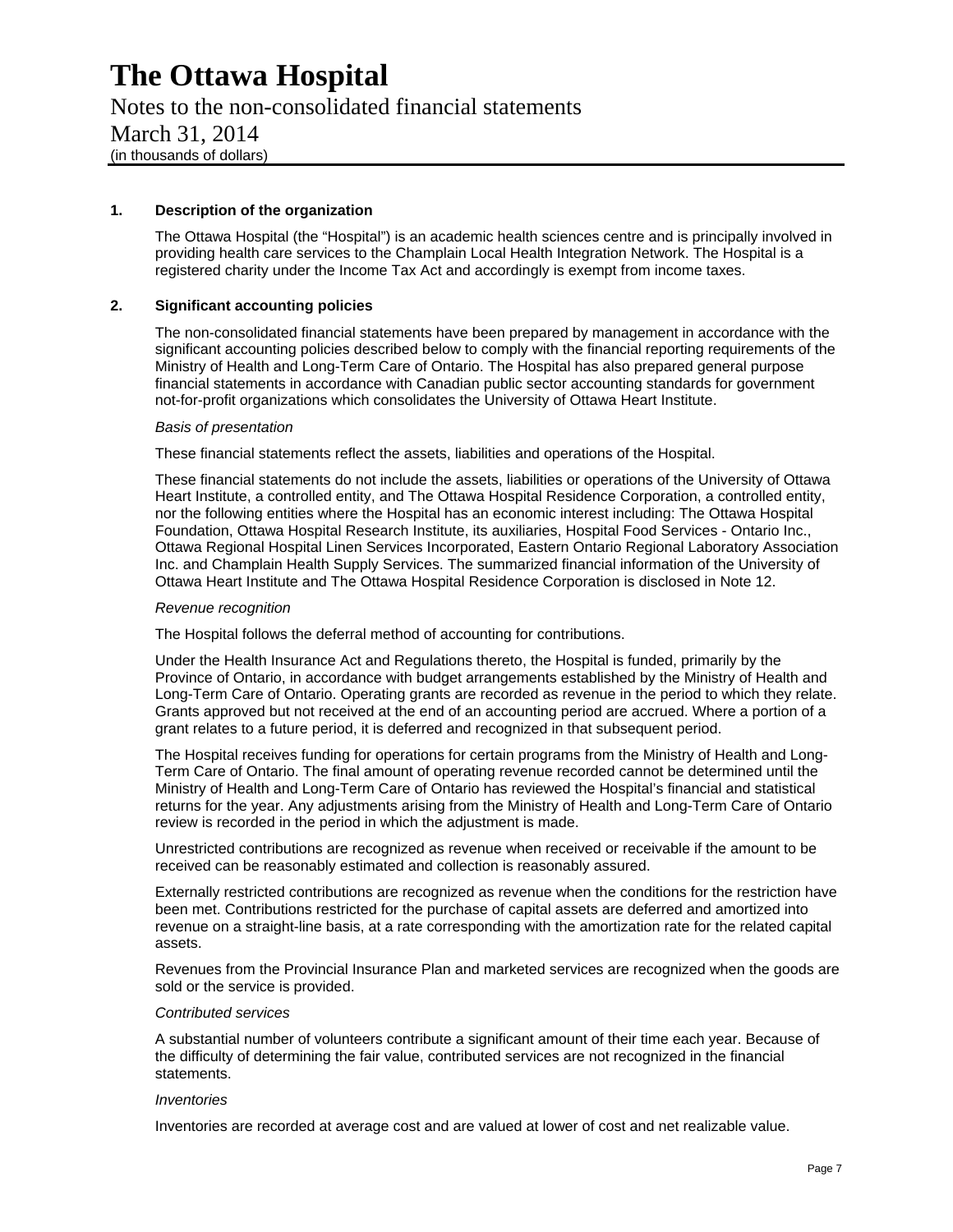Notes to the non-consolidated financial statements March 31, 2014 (in thousands of dollars)

#### **2. Significant accounting policies (continued)**

#### *Classification of financial instruments*

All financial instruments reported on the Statement of financial position of the Hospital are classified as follows:

| Cash                                                 | Fair value     |
|------------------------------------------------------|----------------|
| Short-term investments                               | Fair value     |
| Accounts receivable                                  | Amortized cost |
| Capital grants receivable                            | Amortized cost |
| Investments held for capital purchases               | Fair value     |
| Funds held in trust                                  | Fair value     |
| Accounts payable and accrued liabilities             | Amortized cost |
| Payable to The Ottawa Hospital Residence Corporation | Amortized cost |

#### *Short-term investments and investments*

Transaction costs related to the acquisition of investments are recorded against investment income. Sales and purchases of investments are recorded on the settlement date.

Fair value is determined at quoted market prices. The calculation of fair value is based upon market conditions at a specific point in time and may not be reflective of future fair value. Investment income on restricted investments is capitalized until the related expenditures are incurred.

#### *Capital assets*

Purchased capital assets, other than minor equipment, are recorded at cost. Assets acquired under capital leases are initially recorded at the present value of future minimum lease payments and amortized over the estimated life of the assets. When a capital asset no longer contributes to the Hospital's ability to provide services, its carrying amount is written down to its residual value.

Minor equipment replacements are expensed in the year of replacement. Land is not amortized due to its infinite life. Construction in progress is not amortized until the project is complete and the facilities come into use. Capital assets are amortized on a straight-line basis over their expected useful lives as follows:

| Land improvements          | 3-25 years  |
|----------------------------|-------------|
| Buildings                  | 10-50 years |
| Building service equipment | 5-25 years  |
| Major equipment            | 3-20 years  |

#### *Deferred contributions related to funds held in trust*

The Hospital holds resources and makes disbursements on behalf of various unrelated individuals or groups. The Hospital has no discretion over such transactions. Resources received in connection with such trust fund transactions are reported as liabilities not revenue and subsequent distributions are reported as decreases to the liability not expenses.

#### *Employee benefit plans*

The Hospital accrues its obligations for employee benefit plans. The cost of non-pension post-retirement and post-employment benefits earned by employees is actuarially determined using the projected benefit method pro-rated on service and management's best estimate of retirement ages of employees and expected heath care costs. The most recent actuarial valuation was performed on March 31, 2013. The next scheduled valuation will be March 31, 2016.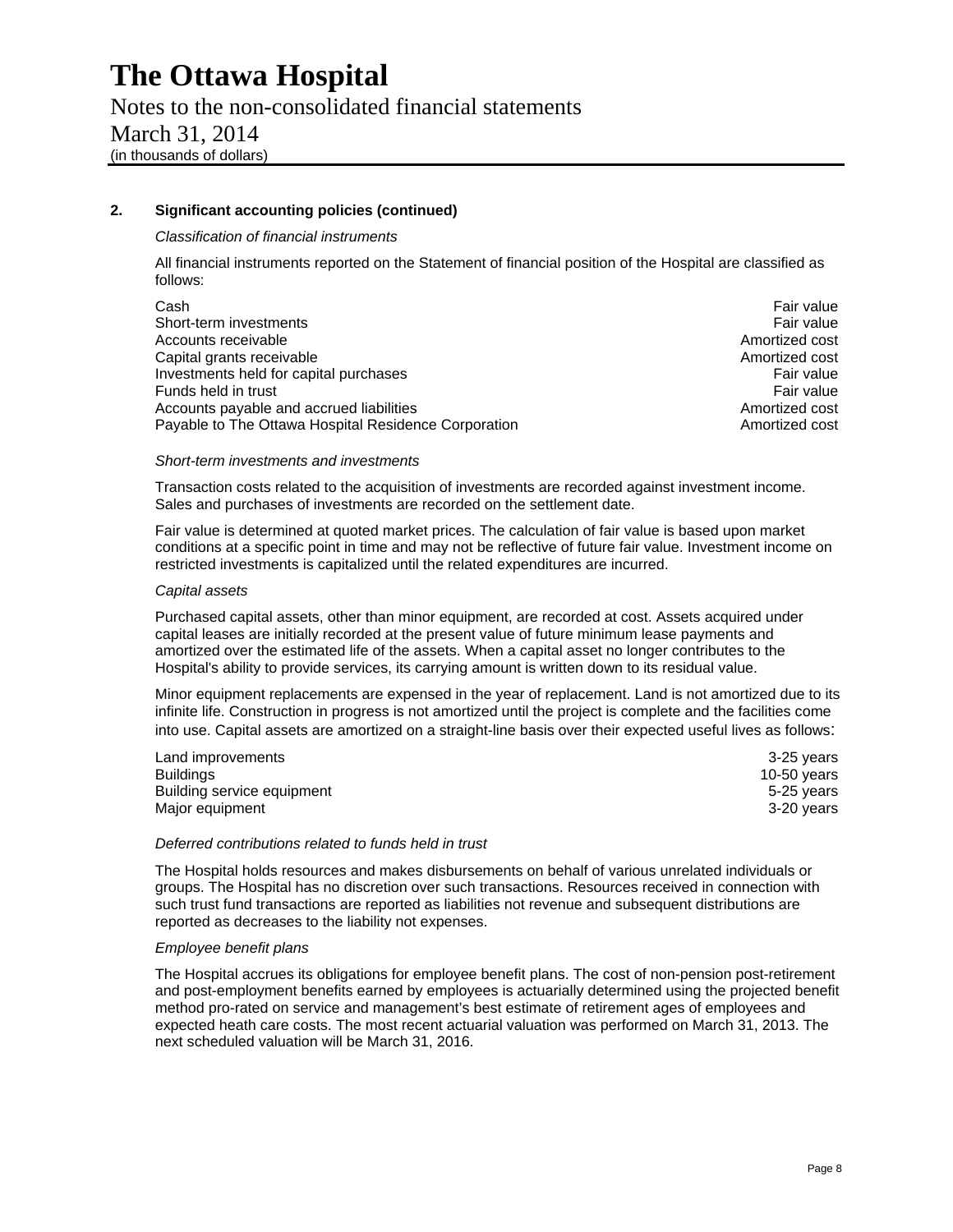### Notes to the non-consolidated financial statements March 31, 2014 (in thousands of dollars)

#### **2. Significant accounting policies (continued)**

#### *Employee benefit plans (continued)*

Adjustments arising from plan amendments, including past service costs, are recognized in the year that the plan amendments occur. Actuarial gains or losses are amortized over the average remaining service period of active employees.

The Hospital is an employer member of the Healthcare of Ontario Pension Plan, which is a multiemployer, defined benefit pension plan. The Hospital has adopted defined contribution plan accounting principles for this Plan because insufficient information is available to apply defined benefit plan accounting principles.

#### *Use of estimates*

The preparation of these financial statements requires management to make estimates and assumptions that affect the reported amounts of assets and liabilities and disclosure of contingent assets and liabilities at the date of the financial statements and the reported amounts of revenues and expenses during the period. Actual results could differ from these estimates. These estimates are reviewed periodically and, as adjustments become necessary, they are reported in the periods in which they become known. The most significant estimates used in preparing these financial statements include the estimated useful lives of capital assets, the assumptions underlying the employee future benefit liability calculation, the amount of accrued liabilities and the allowance for doubtful accounts.

#### *Future accounting changes*

The Hospital is required to adopt PS 3260, *Liability for Contaminated Sites*, for fiscal years beginning on or after April 1, 2014. This new Section establishes recognition, measurement and disclosure standards for liabilities relating to contaminated sites of governments or those organizations applying the *CPA Canada Public Sector Accounting Handbook.*

The Hospital is currently evaluating the impacts of this new standard, which is applicable retrospectively with restatement.

#### **3. Accounts and capital grants receivable**

#### *Accounts receivable*

|                                                                | 2014    | 2013     |
|----------------------------------------------------------------|---------|----------|
|                                                                | S       | \$       |
|                                                                |         |          |
| Accounts receivable from patients                              | 29,751  | 30,347   |
| Ministry of Health and Long-Term Care                          | 5,862   | 13,435   |
| University of Ottawa Heart Institute (Note 12)                 | 8,226   | 1,441    |
| Ottawa Hospital Research Institute (Note 12)                   |         | 3,838    |
| Eastern Ontario Regional Laboratory Association Inc. (Note 12) | 7.750   | 4,798    |
| Other                                                          | 13,670  | 14,353   |
| Less: allowance for doubtful accounts                          | (3,010) | (3, 174) |
|                                                                | 62,249  | 65,038   |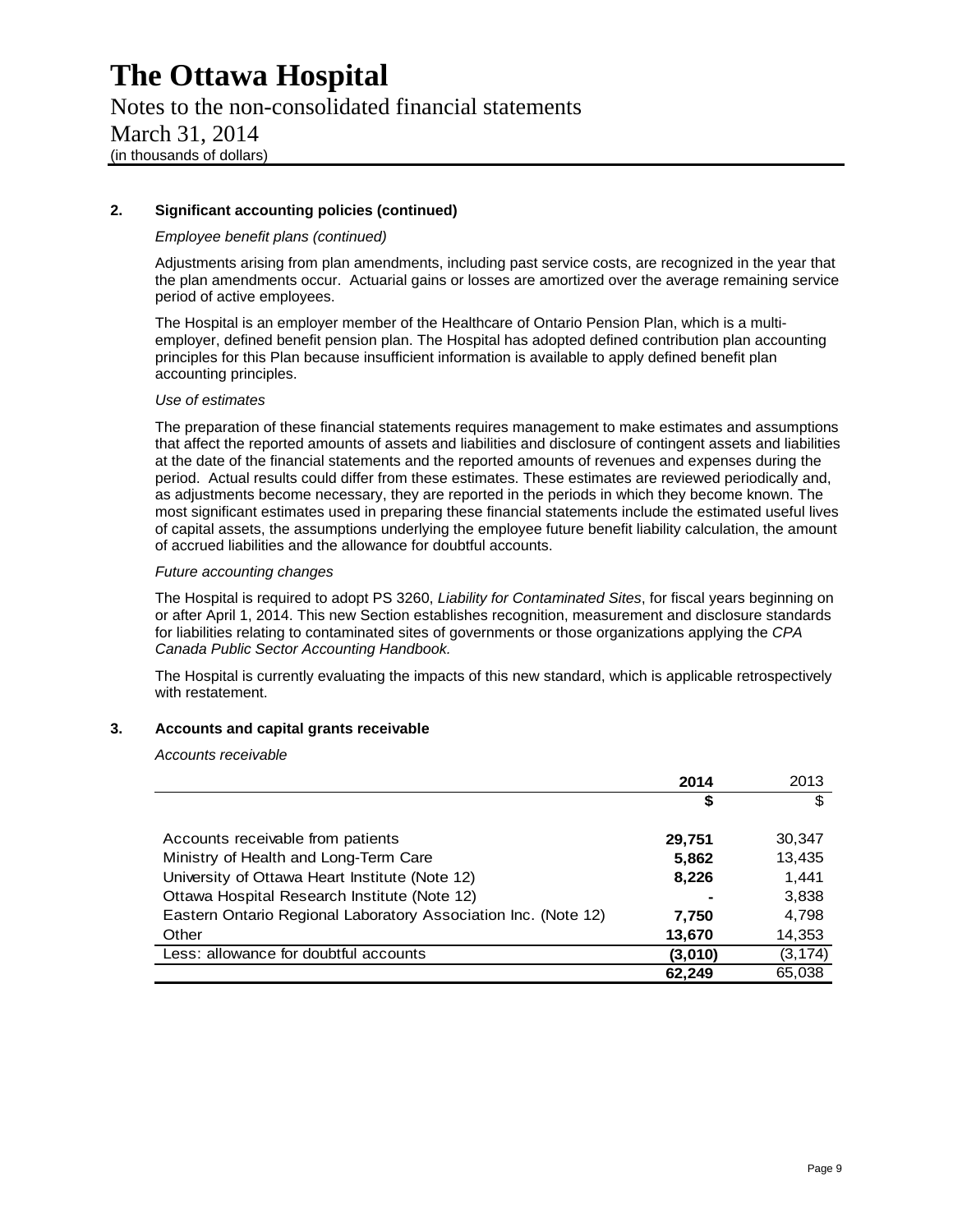### Notes to the non-consolidated financial statements March 31, 2014 (in thousands of dollars)

#### **3. Accounts and capital grants receivable (continued)**

An analysis of the aging of the Hospital's receivables as at March 31, 2014 is as follows:

|                                       |             |            |                        | Over     |         |
|---------------------------------------|-------------|------------|------------------------|----------|---------|
|                                       | $0-30$ days | 31-60 days | $61-90$ days $90$ days |          | Total   |
|                                       | S           | S          | S                      |          | \$      |
| Accounts receivables from patients    | 10,313      | 8,509      | 2,793                  | 8.136    | 29.751  |
| Ministry of Health and Long-Term Care | 2,335       | 2,511      | 471                    | 545      | 5,862   |
| Eastern Ontario Regional Laboratory   |             |            |                        |          |         |
| Association Inc. (Note 12)            | 7.750       |            |                        |          | 7,750   |
| University of Ottawa Health           |             |            |                        |          |         |
| Institute (Note 12)                   | 8,226       |            |                        |          | 8,226   |
| Other                                 | 10,837      | 1.854      | 137                    | 842      | 13.670  |
| Allowance for doubtful accounts       | (446)       | (332)      | (89)                   | (2, 143) | (3,010) |
|                                       | 39,015      | 12,542     | 3.312                  | 7.380    | 62.249  |

An analysis of the aging of the Hospital's receivables as at March 31, 2013 is as follows:

|                                    | $0-30$ days |        |       | 31-60 days 61-90 days Over 90 days | Total    |
|------------------------------------|-------------|--------|-------|------------------------------------|----------|
|                                    | \$          | \$     | \$    | \$                                 | \$       |
|                                    |             |        |       |                                    |          |
| Accounts receivables from patients | 9,530       | 8,502  | 2,766 | 9,549                              | 30,347   |
| Ministry of Health and             |             |        |       |                                    |          |
| Long-Term Care                     | 7,820       | 713    | 380   | 4.522                              | 13,435   |
| Ottawa Hospital Research           |             |        |       |                                    |          |
| Institute (Note 12)                | 3,838       |        |       |                                    | 3,838    |
| Eastern Ontario Regional           |             |        |       |                                    |          |
| Laboratory Association             |             |        |       |                                    |          |
| $Inc.$ (Note 12)                   | 4,798       |        |       |                                    | 4,798    |
| University of Ottawa               |             |        |       |                                    |          |
| Heart Institute (Note 12)          | 1,441       |        |       |                                    | 1,441    |
| Other                              | 8.709       | 4.043  | 248   | 1,353                              | 14,353   |
| Allowance for doubtful accounts    | (583)       | (319)  | (104) | (2, 168)                           | (3, 174) |
|                                    | 35,553      | 12,939 | 3,290 | 13,256                             | 65,038   |

The allowance for doubtful accounts relates to accounts receivables from patients and is determined based on prior experience with similar accounts.

#### *Capital grants receivable*

Capital grants receivable relate to grants restricted in use for capital asset acquisitions or projects, which have been approved by the funder and are receivable by the Hospital at year-end. These amounts have also been included in deferred contributions related to capital assets.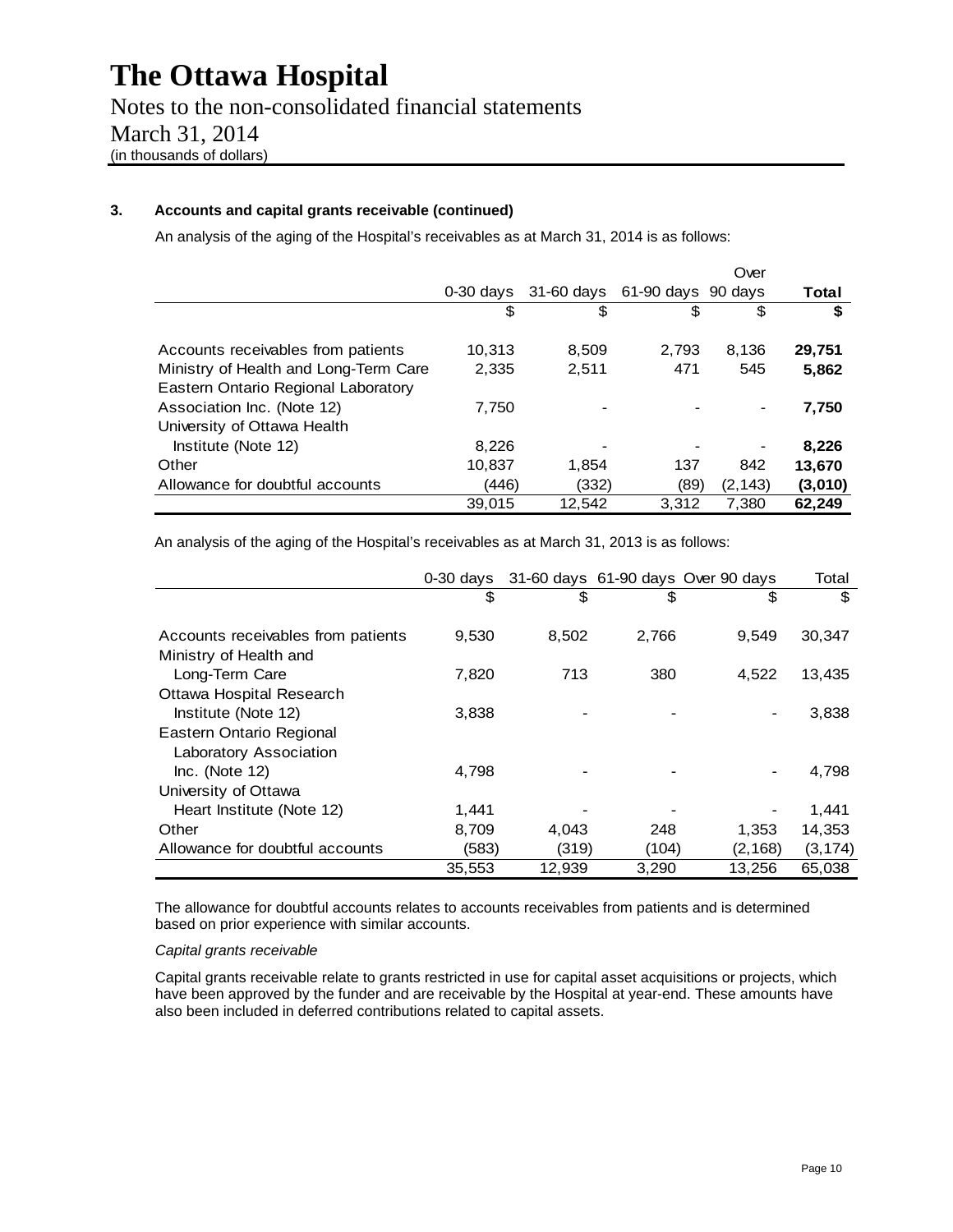Notes to the non-consolidated financial statements March 31, 2014 (in thousands of dollars)

#### **3. Accounts and capital grants receivable (continued)**

*Capital grants receivable (continued)* 

|                                                                                 | 2014   | 2013   |
|---------------------------------------------------------------------------------|--------|--------|
|                                                                                 | S      | \$.    |
| The Ottawa Hospital Foundation (Note 12)<br>Eastern Ontario Regional Laboratory | 3,888  | 3,694  |
| Association Inc. (Note 12)                                                      | 7,834  | 7,834  |
| Other                                                                           | (3)    | (131)  |
|                                                                                 | 11.719 | 11,397 |

#### **4. Capital assets**

|                                   |           |                             | 2014    |
|-----------------------------------|-----------|-----------------------------|---------|
|                                   |           | <b>Accumulated Net book</b> |         |
|                                   |           | Cost amortization           | value   |
|                                   | \$        | \$                          | \$      |
| Land                              | 1,618     |                             | 1,618   |
| Land improvements                 | 5,336     | 5,311                       | 25      |
| <b>Buildings</b>                  | 677,695   | 252,360                     | 425,335 |
| <b>Building service equipment</b> | 134,453   | 85,934                      | 48,519  |
| Major equipment                   | 356,983   | 271,154                     | 85,829  |
| Construction in progress          | 15,578    |                             | 15,578  |
|                                   | 1,191,663 | 614,759                     | 576,904 |

|                                   |           |              | 2013     |
|-----------------------------------|-----------|--------------|----------|
|                                   |           | Accumulated  | Net book |
|                                   | Cost      | amortization | value    |
|                                   | \$        | \$           | \$       |
|                                   |           |              |          |
| Land                              | 1,618     |              | 1,618    |
| Land improvements                 | 5,336     | 5,258        | 78       |
| <b>Buildings</b>                  | 656,028   | 234,211      | 421,817  |
| <b>Building service equipment</b> | 128,352   | 80,140       | 48,212   |
| Major equipment                   | 327,086   | 236,346      | 90,740   |
| Construction in progress          | 30,473    |              | 30,473   |
|                                   | 1,148,893 | 555,955      | 592,938  |

#### **5. Bank indebtedness**

The Hospital has an available line of credit of \$24,000 with its corporate bankers, of which no amount was drawn against at March 31, 2014 (2013 - \$NIL). This line of credit is unsecured and bears interest at prime.

#### **6. Employee future benefits**

The Hospital offers a defined benefit plan which provides extended health care and dental insurance benefits to certain of its employees and extends this coverage to the post-retirement period.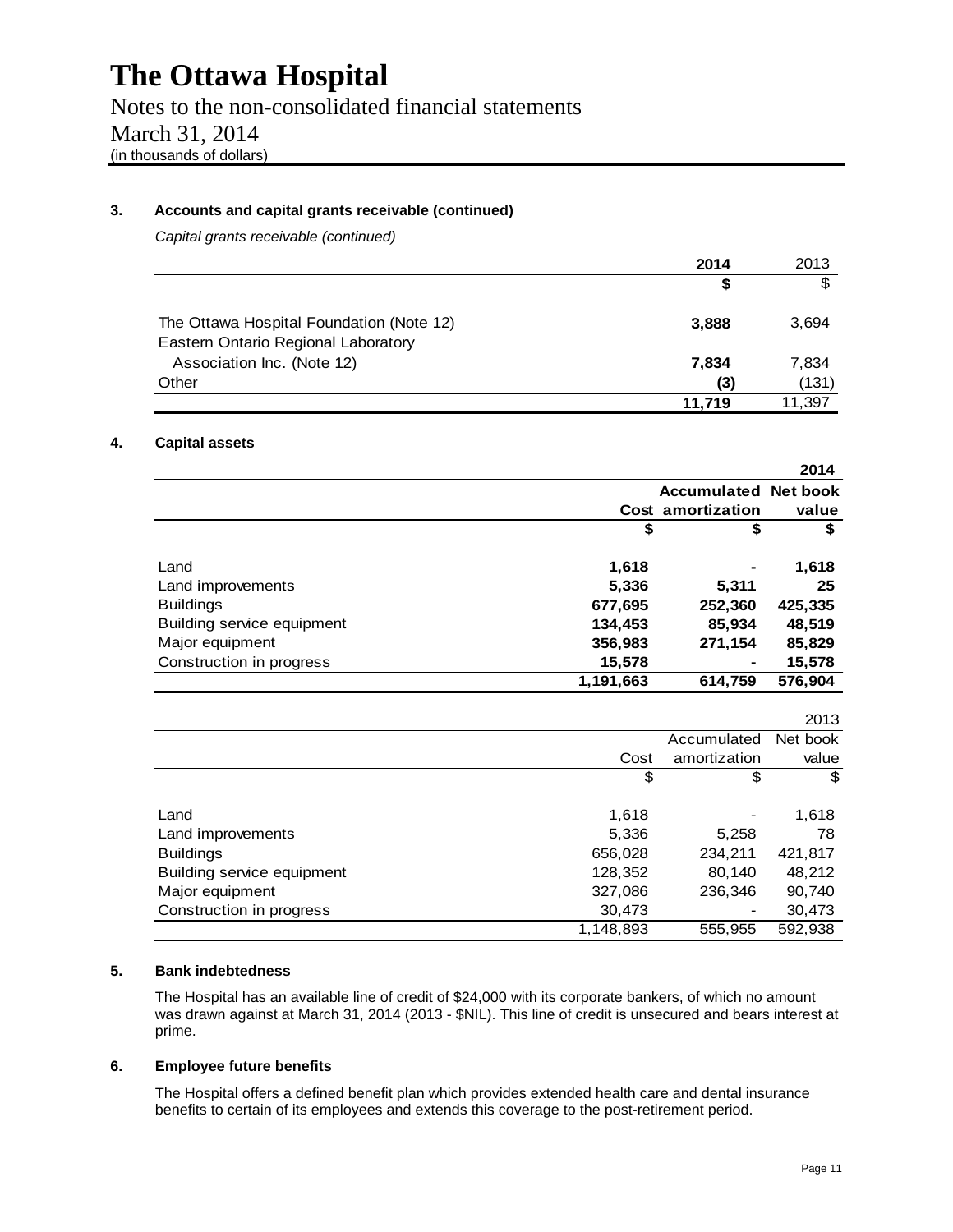#### **6. Employee future benefits (continued)**

At March 31, the Hospital's liability associated with the benefit plan is as follows:

|                                   | 2014    | 2013    |
|-----------------------------------|---------|---------|
|                                   |         |         |
| Accrued benefit obligation        | 48.818  | 49,690  |
| Unamortized experience losses     | (2,601) | (5,883) |
| Employee future benefit liability | 46.217  | 43,807  |

The Hospital's defined benefit plan is not funded, resulting in a plan deficit equal to the accrued benefit obligation.

The significant actuarial assumptions adopted in estimating the Hospital's accrued benefit obligations are as follows:

|                                                                                                                                             | 2014     | 2013     |
|---------------------------------------------------------------------------------------------------------------------------------------------|----------|----------|
|                                                                                                                                             |          |          |
| Discount rate used to determine accrued benefit obligation                                                                                  | 4.36%    | 3.94%    |
| Dental cost increases                                                                                                                       | 3.50%    | 3.50%    |
| Extended healthcare cost escalations decreasing by 0.5%                                                                                     |          |          |
| per annum to an ultimate rate of 4.5% thereafter                                                                                            | 7.50%    | 7.50%    |
| Expected average remaining service life of employees                                                                                        | 15 years | 15 years |
| The employee future benefit liability change for the year ended March 31, 2014 is \$2,410 (2013 -<br>\$1,185). This amount is comprised of: |          |          |

|                                                        | 2014    | 2013     |
|--------------------------------------------------------|---------|----------|
|                                                        | S       | \$       |
| Current service cost                                   | 3.034   | 2.542    |
| Interest on accrued benefit obligation during the year | 1.954   | 2,038    |
| Amortization of net experience losses (gains)          | 392     | 126      |
| April 1, 2013 transfer to EORLA                        | (255)   | (1, 121) |
| Benefit payments made by the Hospital during the year  | (2,715) | (2,400)  |
|                                                        | 2.410   | 1.185    |

#### **7. Deferred contributions**

*Deferred contributions related to funds held in trust* 

Deferred contributions related to funds held in trust represent the aggregate balance of funds held in trust for third parties.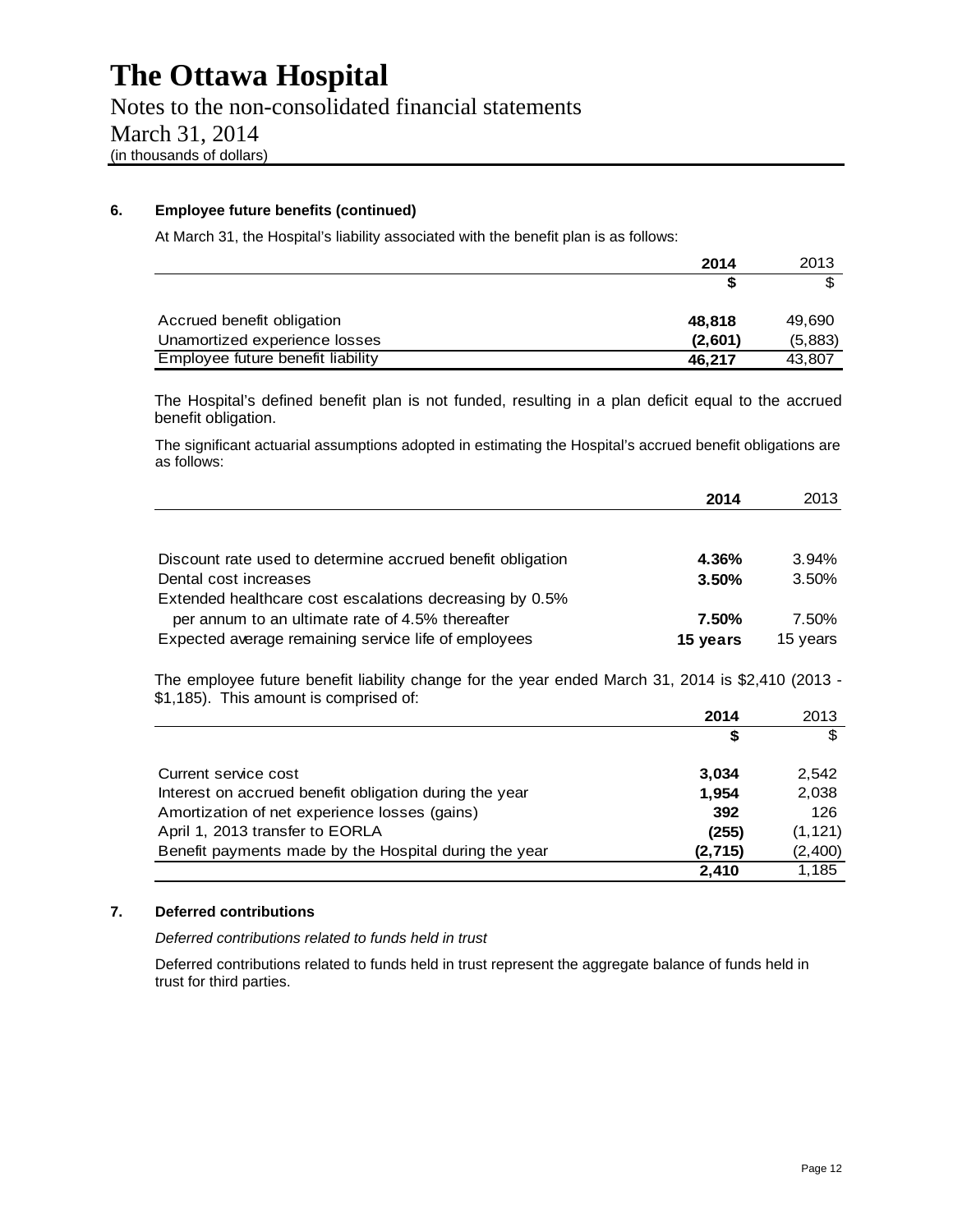Notes to the non-consolidated financial statements March 31, 2014 (in thousands of dollars)

#### **7. Deferred contributions (continued)**

The changes in the deferred balance for the year are as follows:

|                                            | 2014     | 2013     |
|--------------------------------------------|----------|----------|
|                                            | S        |          |
|                                            |          |          |
| Balance, beginning of year                 | 33,239   | 32,749   |
| Add contributions received during the year | 14,457   | 12,154   |
| Interest earned during the year            | 42       | 41       |
| Less disbursements made during the year    | (16,507) | (11,705) |
|                                            | 31,231   | 33,239   |

#### *Deferred contributions related to capital assets*

Deferred contributions related to capital assets represent the unamortized amount and unspent amount of donations and grants received for the purchase of capital assets. The amortization of capital contributions is recorded as revenue in the Statement of operations.

The changes in the deferred balance for the year are as follows:

|                                            | 2014      | 2013      |
|--------------------------------------------|-----------|-----------|
|                                            | 5         | \$        |
| Balance, beginning of the year             | 415.292   | 412.101   |
| Add contributions received during the year | 14,965    | 21,728    |
| Less amounts amortized for equipment       | (5, 545)  | (4,920)   |
| Less amounts amortized for buildings       | (13, 834) | (13, 617) |
|                                            | 410,878   | 415.292   |

The balance of unamortized and unspent capital contributions consists of the following:

|                                            | 2014    | 2013    |
|--------------------------------------------|---------|---------|
|                                            |         |         |
| Unamortized capital contributions (Note 9) | 363,842 | 367,587 |
| Unspent capital contributions              | 47.036  | 47,705  |
|                                            | 410,878 | 415,292 |

#### **8. Capital disclosures**

The Hospital defines capital as its unrestricted net assets and its net assets invested in capital assets. The Hospital currently has an accumulated deficiency of unrestricted net assets due to past operations. As profitable operations are achieved, this deficiency of unrestricted net assets will be reduced. Once the deficiency in unrestricted net assets is eliminated, the objective of the Hospital with respect to its unrestricted net assets is to fund future operations. The purpose of the net assets invested in capital assets is to fund the past acquisition of capital assets required for operational purposes.

The Hospital is not subject to externally imposed capital requirements and its overall strategy with respect to capital remains unchanged from the prior year.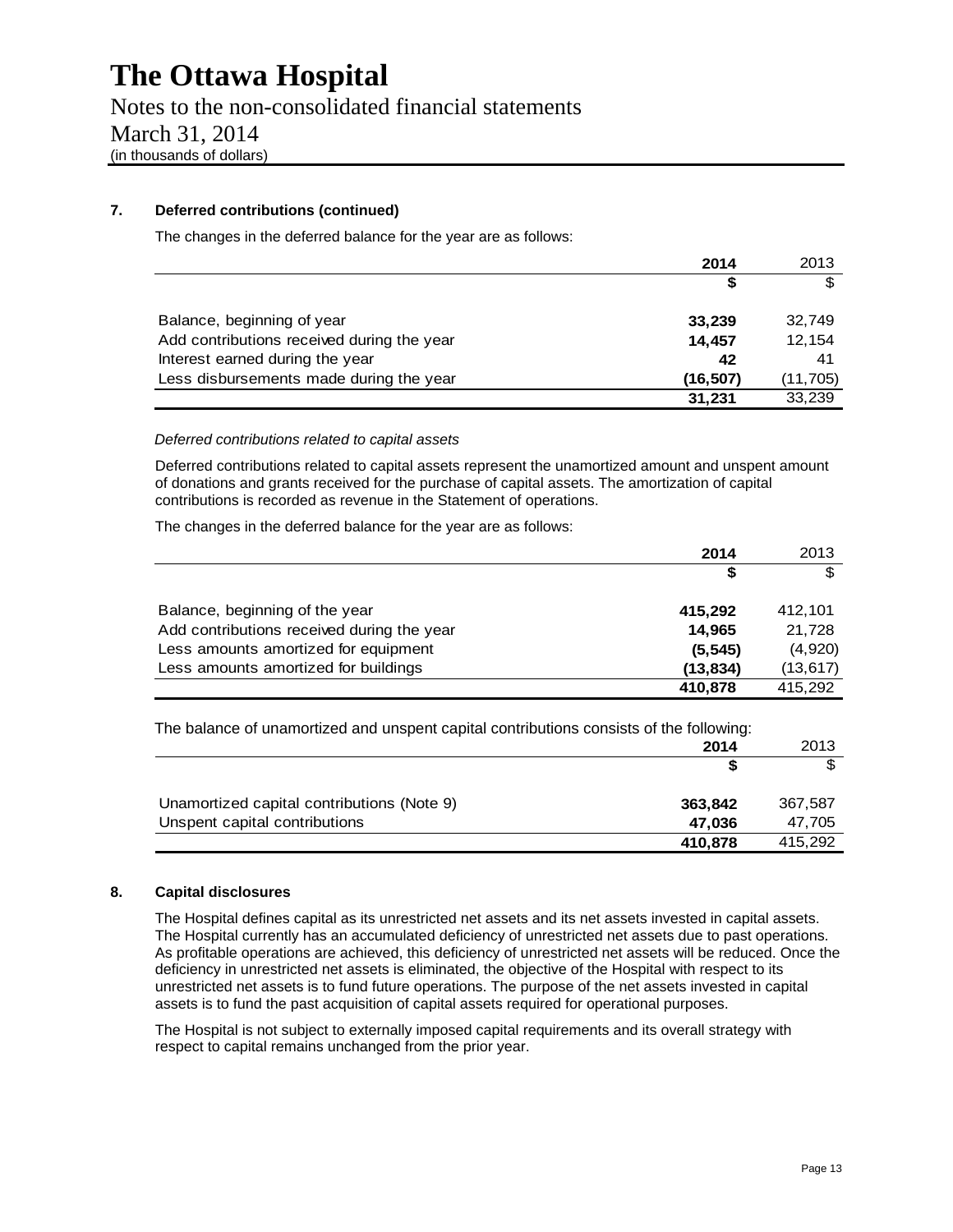Notes to the non-consolidated financial statements March 31, 2014 (in thousands of dollars)

#### **9. Invested in capital assets**

Invested in capital assets is calculated as follows:

|                                                                    | 2014      | 2013      |
|--------------------------------------------------------------------|-----------|-----------|
|                                                                    | \$        | \$        |
| Capital assets                                                     | 576,904   | 592,938   |
| Amounts financed by deferred contributions                         |           |           |
| related to capital assets (Note 7)                                 | (363,842) | (367,587) |
|                                                                    | 213,062   | 225,351   |
| Net change in invested in capital assets is calculated as follows: |           |           |
|                                                                    | 2014      | 2013      |
|                                                                    | \$        | \$        |
| Purchase of capital assets                                         | 42,788    | 58,609    |
| Amounts funded by deferred contributions                           | (15, 634) | (12, 649) |
| Proceeds on disposal of equipment                                  | (7)       | (20)      |
| Gain (loss) on disposal of capital assets                          | 7         | (74)      |
| Amortization of deferred contributions                             |           |           |
| related to capital assets                                          | 19,379    | 18,537    |
| Amortization of capital assets                                     | (58,822)  | (57, 720) |
|                                                                    | (12,289)  | 6,683     |

Investments held for capital purchases relate to funding received and are restricted for the purpose of capital expenditures. The funds are held with the Hospital's bank and are classified as long-term as the associated cash outflow is not expected to occur within one year.

#### **10. Pension plan**

Substantially all of the employees of the Hospital are members of the Healthcare of Ontario Pension Plan (the "Plan"), which is a multi-employer defined benefit pension plan available to all eligible employees of the participating members of the Ontario Hospital Association. Contributions to the Plan made during the year by the Hospital on behalf of its employees amounted to \$44,118 (2013 - \$44,045) and are included in the non-consolidated Statement of operations.

In consultation with its actuaries, pension expense is based on Plan management's best estimates, of the amount required to provide a high level of assurance that benefits will be fully represented by fund assets at retirement, as provided by the Plan. The funding objective is for employer contributions to the Plan to remain a constant percentage of employees' contributions.

Variances between actuarial funding estimates and actual experience may be material and any differences are generally to be funded by the participating members. The most recent triennial actuarial valuation of the Plan as at December 31, 2012 indicates the plan is fully funded.

#### **11. Financial instruments**

#### *Establishing fair value*

The carrying value of accounts receivable, accounts payable and accrued liabilities, and payable to The Ottawa Hospital Residence Corporation approximates their fair value because of the relatively short period to maturity of the instruments.

The fair value of capital grants receivable is not determinable as there are no fixed repayment terms.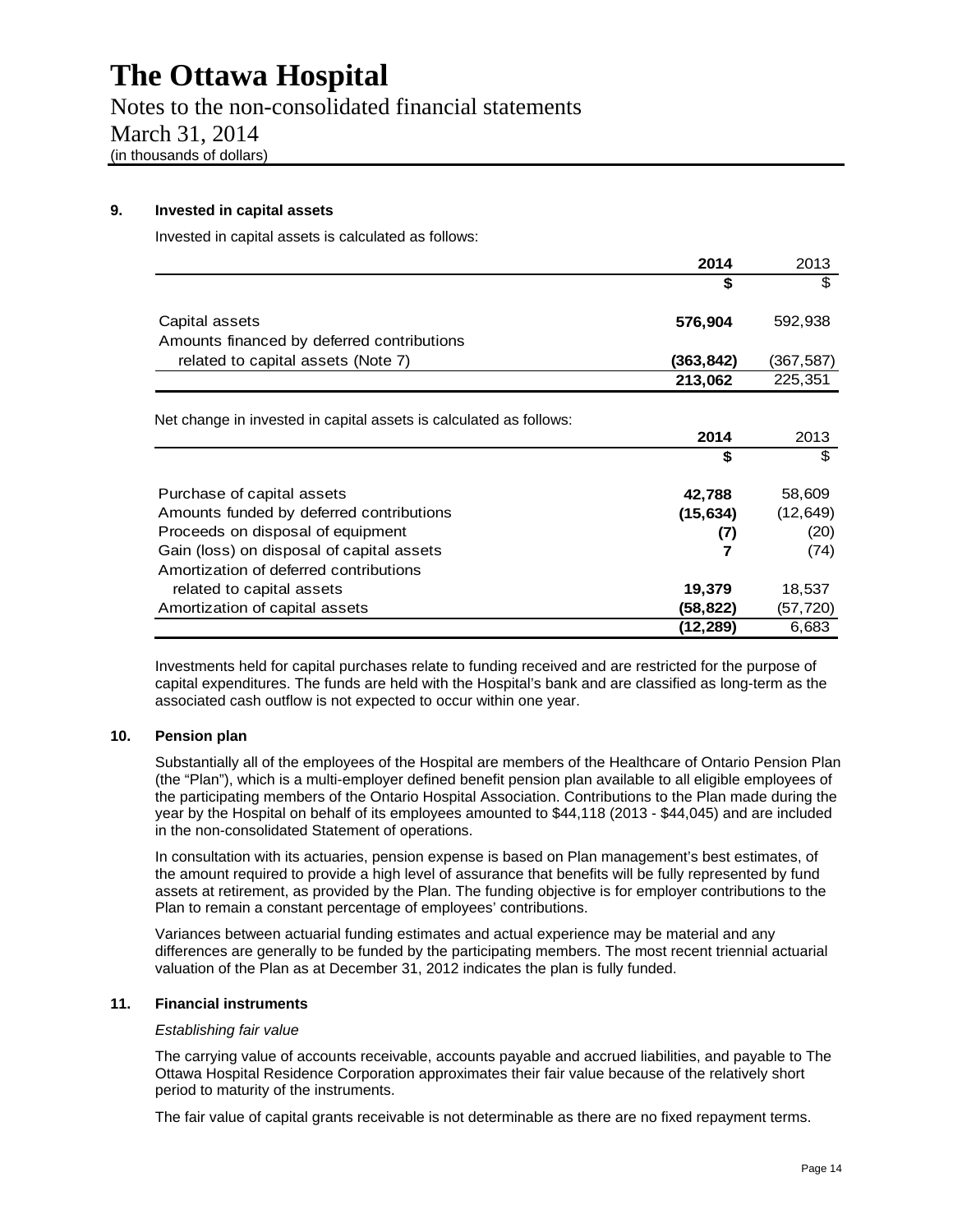### Notes to the non-consolidated financial statements March 31, 2014 (in thousands of dollars)

#### **11. Financial instruments (continued)**

#### *Establishing fair value (continued)*

The fair value of guarantees and letters of credit are based on fees currently charged for similar agreements or on the estimated cost to terminate them or otherwise settle the obligations with the counterparties at the reported borrowing date. In situations in which there is no market for these guarantees and they were issued without explicit costs, it is not practicable to determine their fair value with sufficient reliability. Unless otherwise noted, it is management's opinion that the Hospital is not subject to significant interest or currency risk arising from these instruments.

#### *Fair value hierarchy*

The following provides an analysis of financial instruments that are measured subsequent to initial recognition at fair value, grouped into Levels 1 to 3 based on the degree to which the fair value is observable:

- Level 1 fair value measurements are those derived from quoted prices (unadjusted) in active markets for identical assets or liabilities;
- Level 2 fair value measurements are those derived from inputs other than quoted prices included within Level 1 that are observable for the asset or liability, either directly (i.e., as prices) or indirectly (i.e., derived from prices); and,
- Level 3 fair value measurements are those derived from valuation techniques that include inputs for the asset or liability that are not based on observable market data (unobservable inputs).

The fair value hierarchy requires the use of observable market inputs whenever such inputs exist. A financial instrument is classified to the lowest level of the hierarchy for which a significant input has been considered in measuring fair value.

Cash, short-term investments, investments held for capital purchases and funds held in trust are Level 1 fair values.

#### *Credit risk*

Credit risk relates to the potential that one party to a financial instrument will fail to discharge an obligation and incur a financial loss. The Hospital is exposed to credit risk on its accounts receivable as disclosed in Note 3. Management believes its allowance for doubtful accounts is sufficient on its receivables from patients and has implemented collection recovery procedures to mitigate its credit risk.

#### **12. Related entities**

The Ottawa Hospital Foundation:

The Hospital has an economic interest in The Ottawa Hospital Foundation (the "Foundation"), a taxexempt entity without share capital incorporated under the laws of Ontario. The Foundation was established to raise, receive, maintain and manage funds to be distributed towards various programs and capital projects of the Hospital.

During the year, the Hospital received \$9,567 (2013 - \$8,137) from the Foundation. As at March 31, 2014, the Hospital had a capital grant receivable from the Foundation amounting to \$3,888 (2013 - \$3,694) and an endowment receivable of \$542 (2013 - \$530). In addition, the Foundation donated gifts-in-kind to the Hospital, which were recorded by the Hospital at no value. The Hospital provides the Foundation with office premises without charge.

University of Ottawa Heart Institute:

The Hospital exercises control over the University of Ottawa Heart Institute, a tax-exempt charity, incorporated under the laws of Ontario.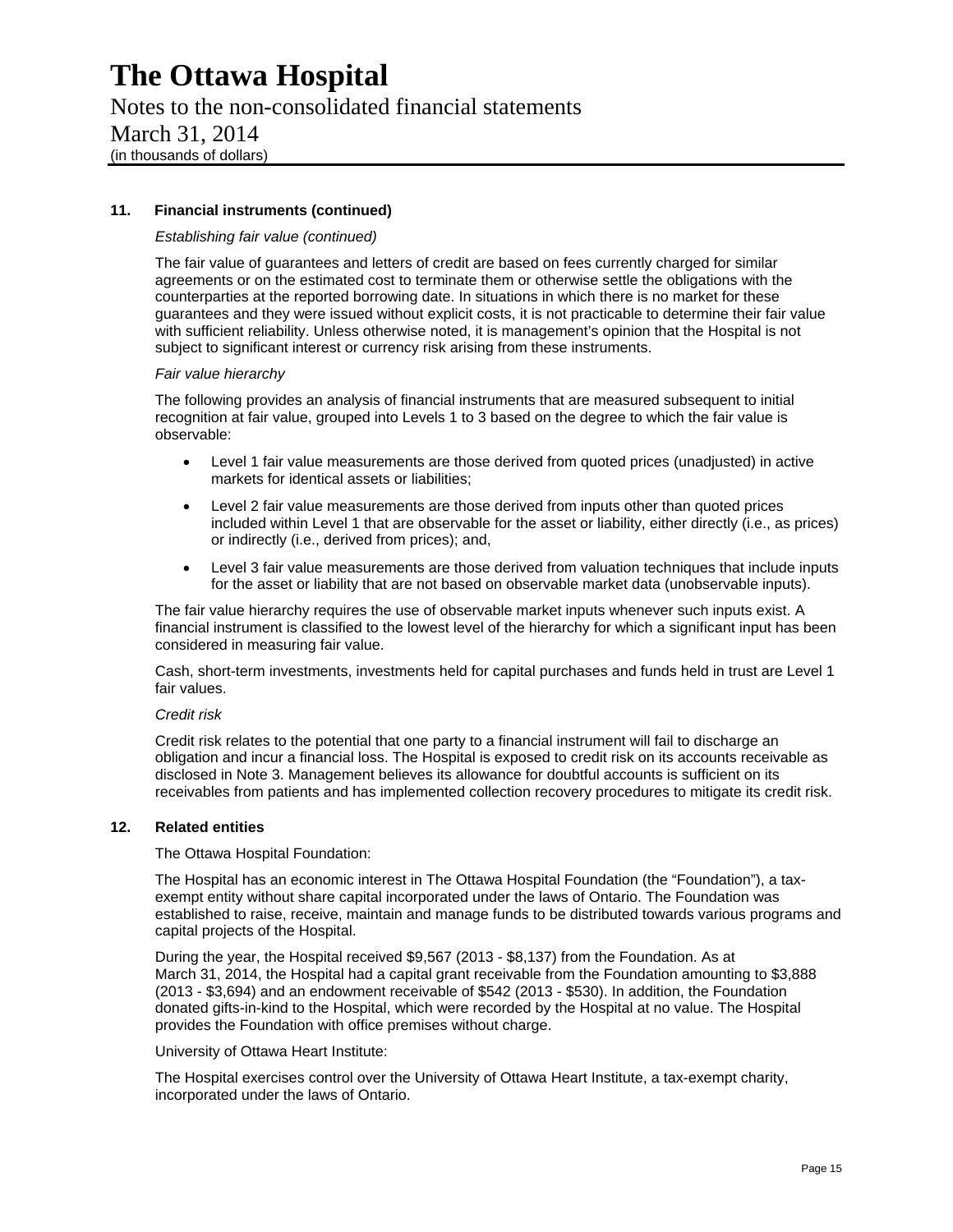Notes to the non-consolidated financial statements March 31, 2014 (in thousands of dollars)

#### **12. Related entities (continued)**

University of Ottawa Heart Institute: (continued)

The University of Ottawa Heart Institute provides cardiac services to the patients of the Hospital. Pursuant to the Public Hospitals Act, the Hospital is ultimately responsible for the health care of patients and, all patients at the University of Ottawa Heart Institute are acknowledged to be patients of the Hospital.

The business relationship between the Hospital and the University of Ottawa Heart Institute is governed by a service agreement pursuant to which clinical and administrative support is provided at fair market value, and premises provided at no charge by the Hospital.

The intent of the service agreement is that any deficit incurred by either party shall be managed by the party incurring the deficit. The University of Ottawa Heart Institute has an accumulated unrestricted net asset deficiency of \$9,141 at March 31, 2014 (2013 - \$13,344).

As at March 31, 2014, the Hospital had a receivable from the University of Ottawa Heart Institute amounting to \$8,226 (2013 - \$1,441), bearing interest at prime. This receivable has no fixed terms of repayment.

The summarized assets, liabilities and results of operations for the University of Ottawa Heart Institute are as follows:

|                                 | 2014      | 2013     |
|---------------------------------|-----------|----------|
|                                 | \$        | \$       |
|                                 |           |          |
| Financial position:             |           |          |
| <b>Total assets</b>             | 71,111    | 61,607   |
| <b>Total liabilities</b>        | 68,801    | 60,721   |
| Net assets                      |           | 886      |
|                                 | 2,310     |          |
|                                 | 71,111    | 61,607   |
|                                 | 2014      | 2013     |
|                                 | \$        | \$       |
| Results of operations:          |           |          |
| Total revenue                   | 164,876   | 162,169  |
| Total expenses                  | 163,452   | 162,102  |
| Excess of revenue over expenses | 1,424     | 67       |
|                                 |           |          |
|                                 | 2014      | 2013     |
|                                 | \$        | \$       |
| Cash flows:                     |           |          |
| Operating                       | 4,148     | (4, 379) |
| Capital                         | (10, 245) | (2, 404) |
| Financing                       | 10,017    | 180      |
| Cash flows for the year         | 3,920     | (6, 603) |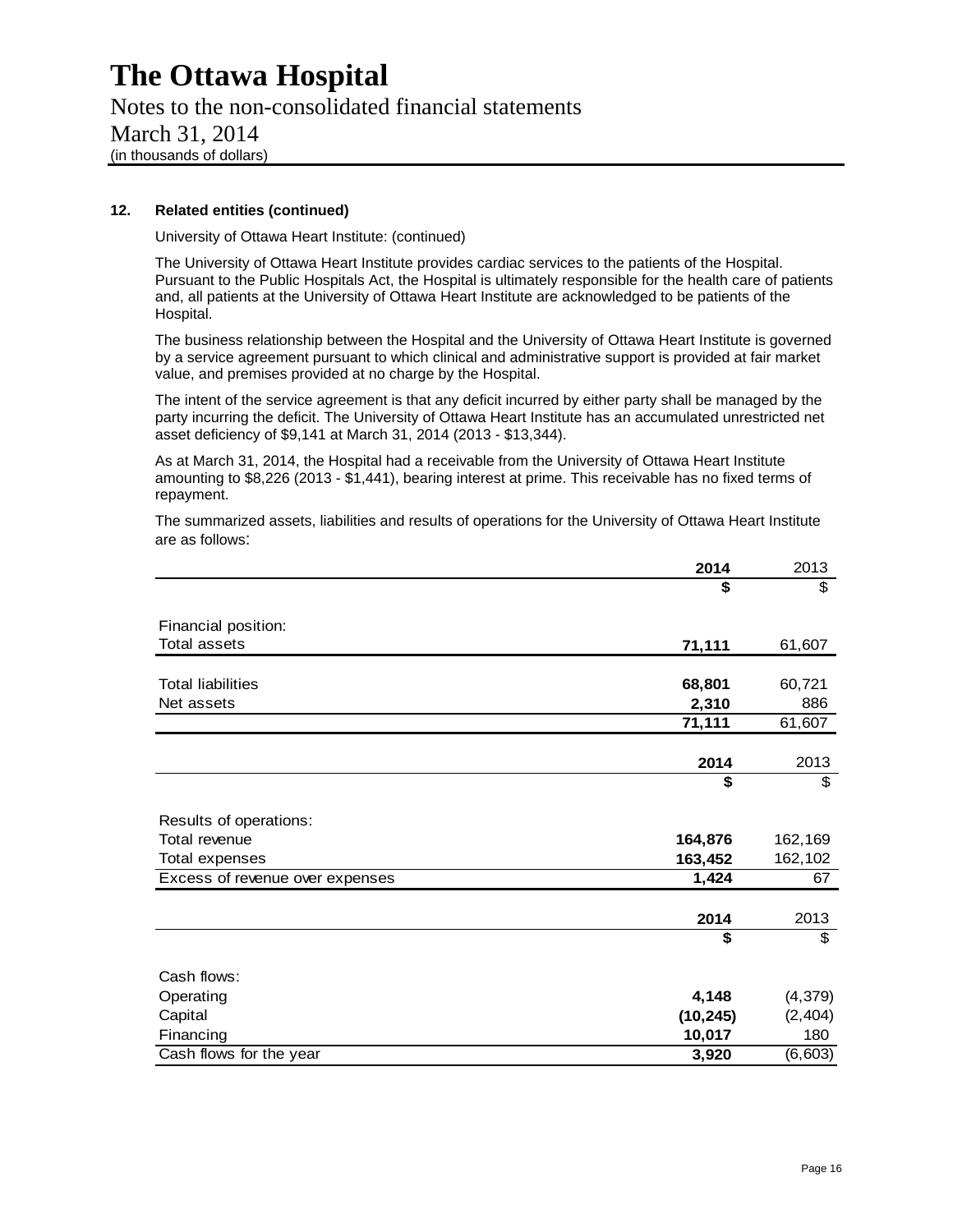Notes to the non-consolidated financial statements March 31, 2014 (in thousands of dollars)

#### **12. Related entities (continued)**

Ottawa Hospital Research Institute:

The Hospital has an economic interest in the Ottawa Hospital Research Institute (the "Institute"). The Institute carries on and exclusively promotes scientific research and experimental development for the benefit of the general public. The Institute is a tax-exempt entity incorporated under the laws of Ontario.

As at March 31, 2014, the Hospital had an operational payable to the Institute amounting to \$3,741 (2013 - operational receivable of \$3,838). The Hospital provided \$8,936 (2013 - \$4,352) of base funding in support of resources to the Institute during fiscal 2014. The Hospital also provided \$150 (2013 - \$155) for specific operating expenditures to the Institute. These amounts are recorded in supplies and other on the consolidated Statement of operations.

Auxiliaries:

The Hospital has an economic interest in the Ottawa Civic Hospital Auxiliary, the Riverside Hospital Auxiliary and the Friends of the Ottawa General Hospital (the "Auxiliaries") and the Rehabilitation Centre Volunteer Association. The object of the Auxiliaries is to raise and receive funds to be distributed towards various programs and capital projects of the Hospital and its related Foundations. The Auxiliaries are taxexempt entities created under the laws of Ontario.

The Ottawa Hospital Residence Corporation:

The Hospital exercises control over The Ottawa Hospital Residence Corporation (the "Corporation"), a tax-exempt entity without share capital incorporated under the laws of Ontario providing residences to the interns and residents of the Hospital. The amount payable by the Hospital to the Corporation, amounting to \$5,806 (2013 - \$4,118), is subject to an interest rate of prime minus 1.85%, is due on demand and has no fixed terms of repayment.

The summarized assets, liabilities and results of operations for the Corporation for the year ended December 31 is as follows:

|                          | 2013  | 2012  |
|--------------------------|-------|-------|
|                          | \$    | \$    |
| Financial position:      |       |       |
| <b>Total assets</b>      | 7,193 | 5,590 |
|                          |       |       |
| <b>Total liabilities</b> | 267   | 218   |
| Net assets               | 6,926 | 5,372 |
|                          | 7,193 | 5,590 |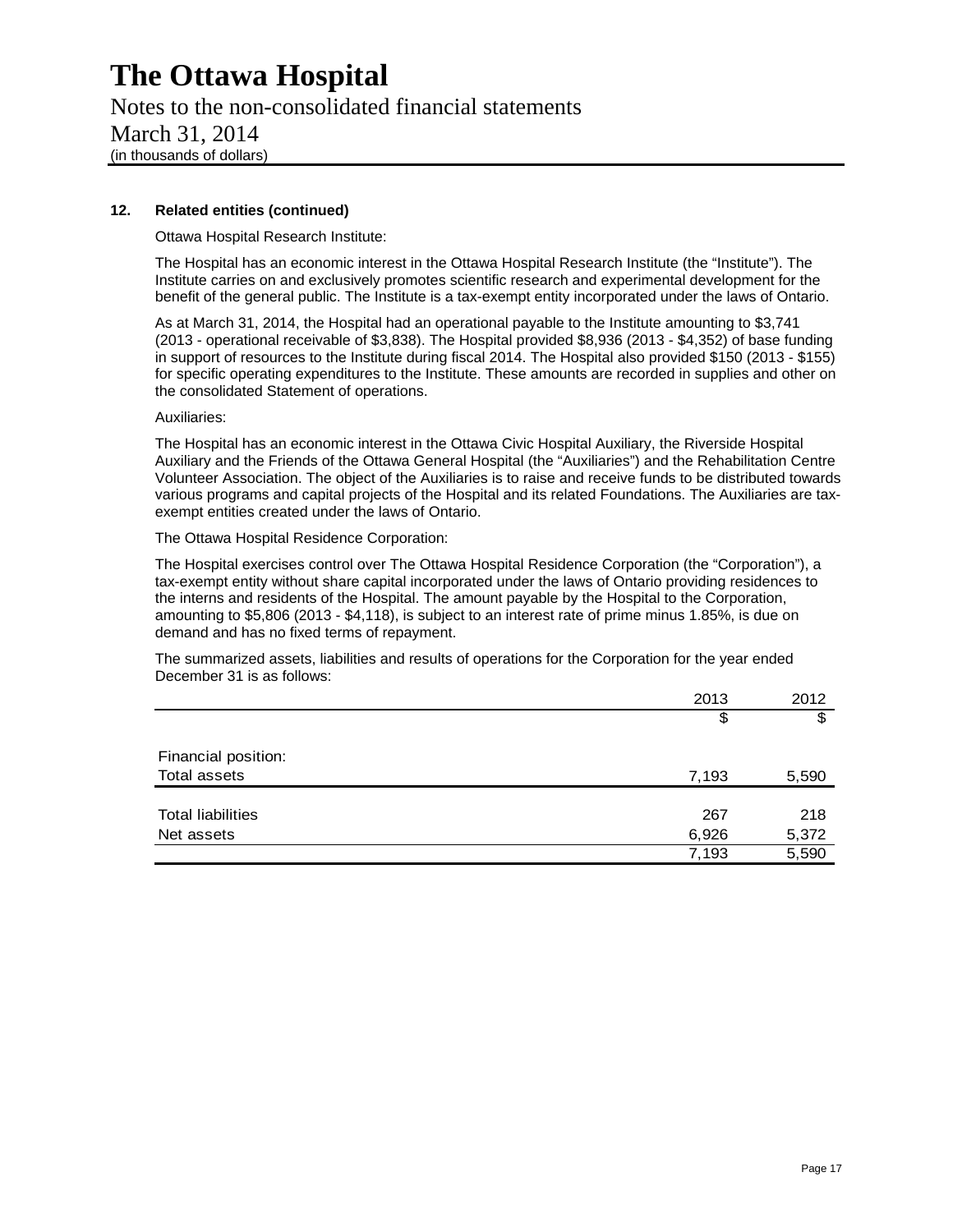Notes to the non-consolidated financial statements March 31, 2014 (in thousands of dollars)

#### **12. Related entities (continued)**

The Ottawa Hospital Residence Corporation: (continued

|                                              | 2013  | 2012     |
|----------------------------------------------|-------|----------|
|                                              | \$    | \$       |
|                                              |       |          |
| Results of operations:                       |       |          |
| Total revenue                                | 2,838 | 2,801    |
| Total expenses                               | 1,284 | 4,809    |
| Excess (deficiency) of revenue over expenses | 1,554 | (2,008)  |
|                                              |       |          |
|                                              | 2013  | 2012     |
|                                              | \$    | \$       |
|                                              |       |          |
| Cash flows:                                  |       |          |
| Operating                                    | 1,708 | (1, 594) |
| Investing                                    | (14)  | (184)    |
| Cash flows for the year                      | 1,694 | (1,778)  |

Hospital Food Services - Ontario Inc. and Ottawa Regional Hospital Linen Services Incorporated:

The Hospital is a founding member of Hospital Food Services - Ontario Inc. ("HFS") and of the Ottawa Regional Hospital Linen Services Incorporated ("ORHLS"). HFS and ORHLS were established to provide food and laundry services, respectively to member hospitals on a cost of service basis.

At March 31, 2014, the Hospital had an economic interest of \$3,723 (2013 - \$3,664) of total net assets of \$6,157 (2013 - \$6,027) of HFS. The corresponding interest in ORHLS was \$6,998 (2013 - \$6,965) of total net assets of \$12,189 (2013 - \$12,133).

For the year ended March 31, 2014, the Hospital provided \$1,557 (2013 - \$1,564) to HFS for food services and \$9,676 (2013 - \$9,295) to ORHLS for linen services. These amounts have been included in supplies and other on the consolidated Statement of operations.

Eastern Ontario Regional Laboratory Association Inc.:

The Hospital is a founding member of Eastern Ontario Regional Laboratory Association Inc. ("EORLA"). EORLA was established to provide specialized laboratory services to the 16-member hospitals on a cost of service basis.

The Hospital entered into a contract with the Ministry of Health and Long-Term Care of Ontario to construct a regional laboratory, including investments in capital equipment. As at March 31, 2014, The Ottawa Hospital had completed the project, at a total cost of \$25,376, of which \$7,834 (2013 - \$7,834) is to be funded by EORLA. In return for this capital investment, EORLA will be permitted to occupy the premises, under the provisions set out in the member Site Use Agreements.

At March 31, 2014, the Hospital had an economic interest of \$1,233 of total net assets of \$2,418. The Hospital also had a capital grant receivable from EORLA in the amount of \$7,834 (2013 - \$7,834) and an operational receivable of \$7,750 (2013 - \$4,798).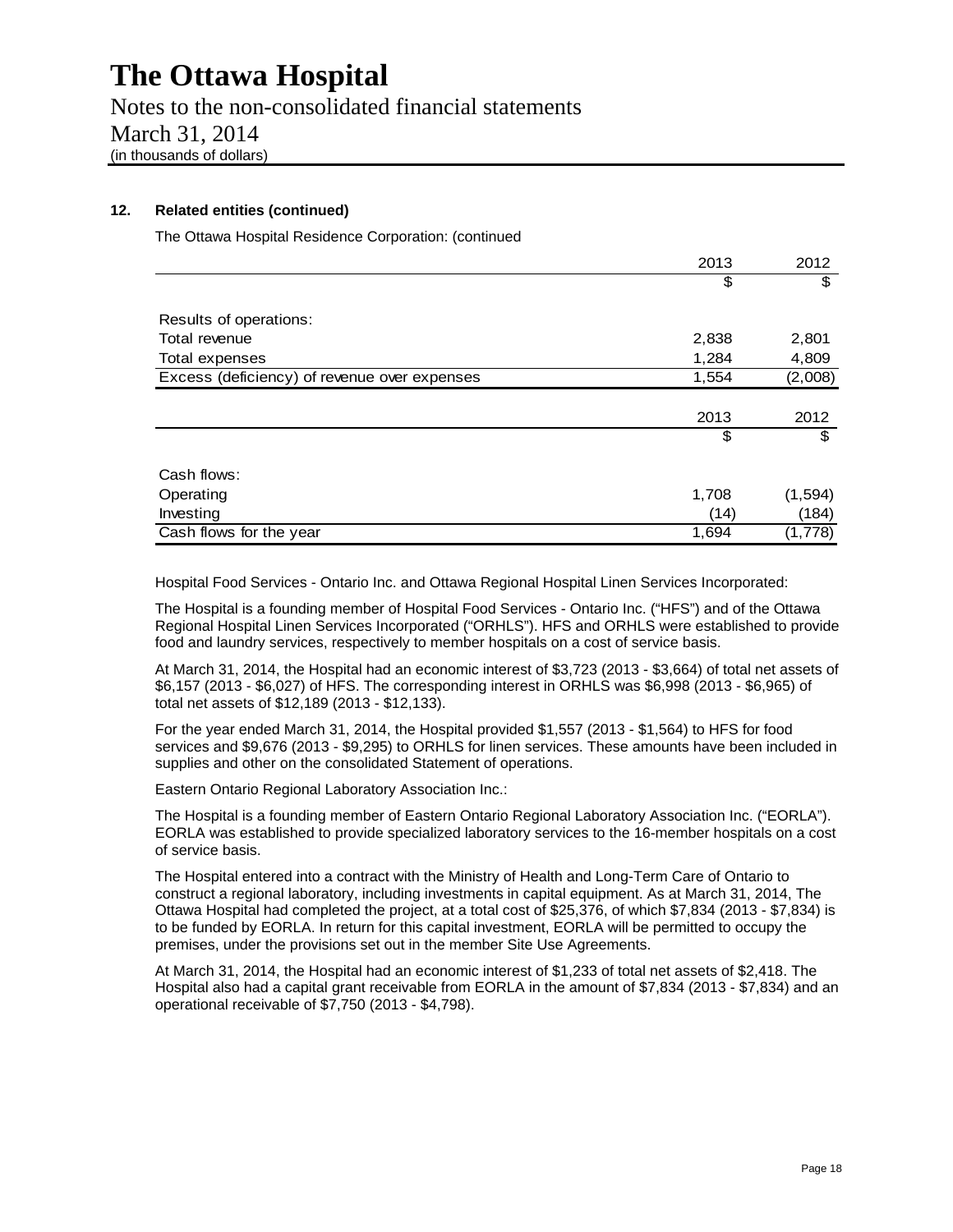### Notes to the non-consolidated financial statements March 31, 2014 (in thousands of dollars)

#### **12. Related entities (continued)**

Champlain Health Supply Services:

The Hospital is a founding member of Champlain Health Supply Services ("CHSS"). CHSS was established to implement shared service collaboration for the hospitals in the Champlain Region that will integrate the operations of sourcing, procurement and logistics across the region.

As at March 31, the Hospital had a payable of \$150 (2013 - \$601) to CHSS relating to expenses paid by CHSS on behalf of the Hospital.

#### **13. Changes in non-cash operating working capital items**

|                                          | 2014      | 2013    |
|------------------------------------------|-----------|---------|
|                                          | \$        | \$      |
| Short-term investments                   | (394)     | (147)   |
| Accounts receivable                      | 2,789     | (8,237) |
| Inventories                              | (1, 358)  | (1,715) |
| Prepaid expenses                         | (517)     | (1,032) |
| Accounts payable and accrued liabilities | (37, 881) | 16,325  |
|                                          | (37, 361) | 5,194   |

#### **14. Commitments, contingencies and guarantees**

The nature of the Hospital's activities is such that there is usually litigation pending or in prospect at any time. With respect to claims at March 31, 2014, management believes the Hospital has valid defenses and appropriate insurance coverage in place. In the event any claims are successful, management believes that such claims are not expected to have a material effect on the Hospital's financial position.

A group of hospitals, including the Hospital, have formed the Healthcare Insurance Reciprocal of Canada ("HIROC"). HIROC is registered as a Reciprocal pursuant to provincial Insurance Acts which permit persons to exchange with other persons reciprocal contracts of indemnity insurance. HIROC facilitates the provision of liability insurance coverage to health care organizations in the provinces and territories where it is licensed. Subscribers pay annual premiums, which are actuarially determined, and are subject to assessment for losses in excess of such premiums, if any, experienced by the group of subscribers for the year in which they were a subscriber. No such assessments have been made to March 31, 2014.

At March 31, 2014, HFS had \$7,075 (2013 - \$6,423) outstanding on an available line of credit of \$7,576 (2013 - \$7,851), with the Hospital guaranteeing 48.1%. The guarantee continues until the loan, including accrued interest and fees, has been paid in full. In the event of any breach of covenants associated with this line of credit, the Hospital may be required to advance capital to HFS in accordance with its guarantee of the debt. At March 31, 2014, the Hospital's share of the potential debt repayment should HFS default on the line of credit is \$3,403 (2013 - \$3,089). As at the date of the audit report, there has been no such request by the debtor.

To the extent permitted by law the Hospital indemnifies present and former directors and officers against certain claims that may be made against them as a result of their service as directors or officers. The Hospital purchases directors' and officers' liability insurance that may be available in certain instances. The nature and likelihood of these arrangements preclude the Hospital from making a reasonable estimate of the maximum potential amount the Hospital could be required to pay to counterparties. The Hospital believes the likelihood that it will incur significant liability under these arrangements is remote and accordingly, no amount has been recorded in the financial statements for these guarantees.